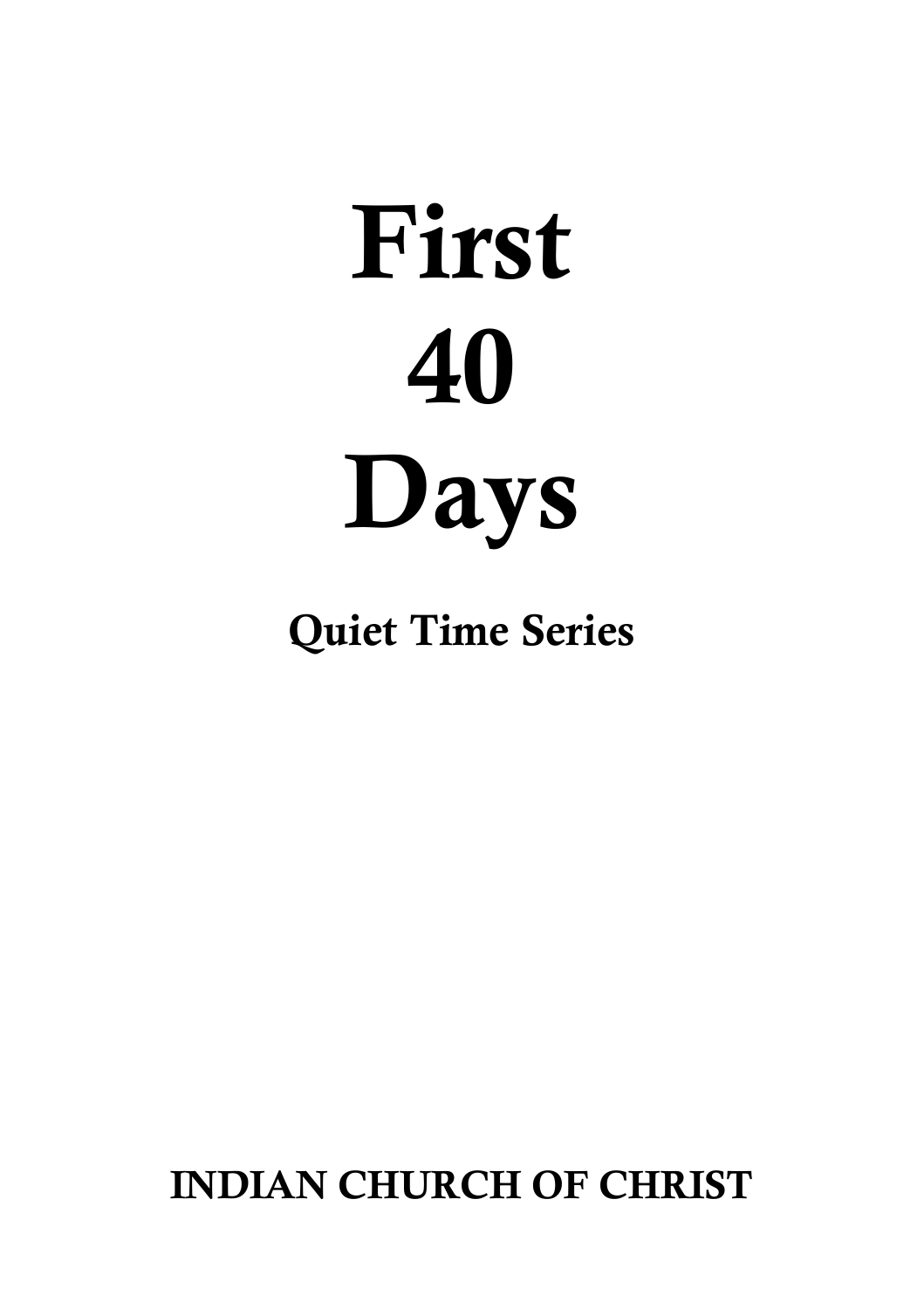Congratulations! You have made the most important decision of your life and chosen to serve God as a disciple of Jesus Christ. God created you for this purpose and you have now begun your new life as his child.

Your new challenge is to "Put on the full armor of God, so that you will be able to take your stand against the devil's schemes" (Ephesians 6:12). Just as Jesus was tempted for forty days immediately after his baptism, Satan will begin his spiritual attack on your Christian life right away. These first forty days are perhaps the most crucial for your spiritual growth. Jesus knew how to fight Satan – with "the sword of the Spirit, *which is the Word of God" (Ephesians 6:17).* 

Now is the time for you to sharpen your sword and learn how to use the Bible to strengthen you in your relationship with God. Many people have helped you get to this point, and you must continue to stay close to disciples. But now, you must learn to find your strength in God, listening to his Word, obeying his voice through the scriptures, walking with him and finding the strength only he can give.

Here are some practical suggestions for using this booklet:

- 1. **Use a Notebook.** You won't remember most of what you read, but you will remember more if you write it down. It will also help you make decisions and you can review your progress. Mark your Bible and any references you use.
- 2. **Be Consistent.** If you develop the habit of having quiet times at a regular time in a regular place, it will help you form a spiritual character.
- 3. **Be Creative.** Don't just do the same thing in your quiet time each day. Use variety in what you read, where you pray, what order you read and pray, use outside books, etc.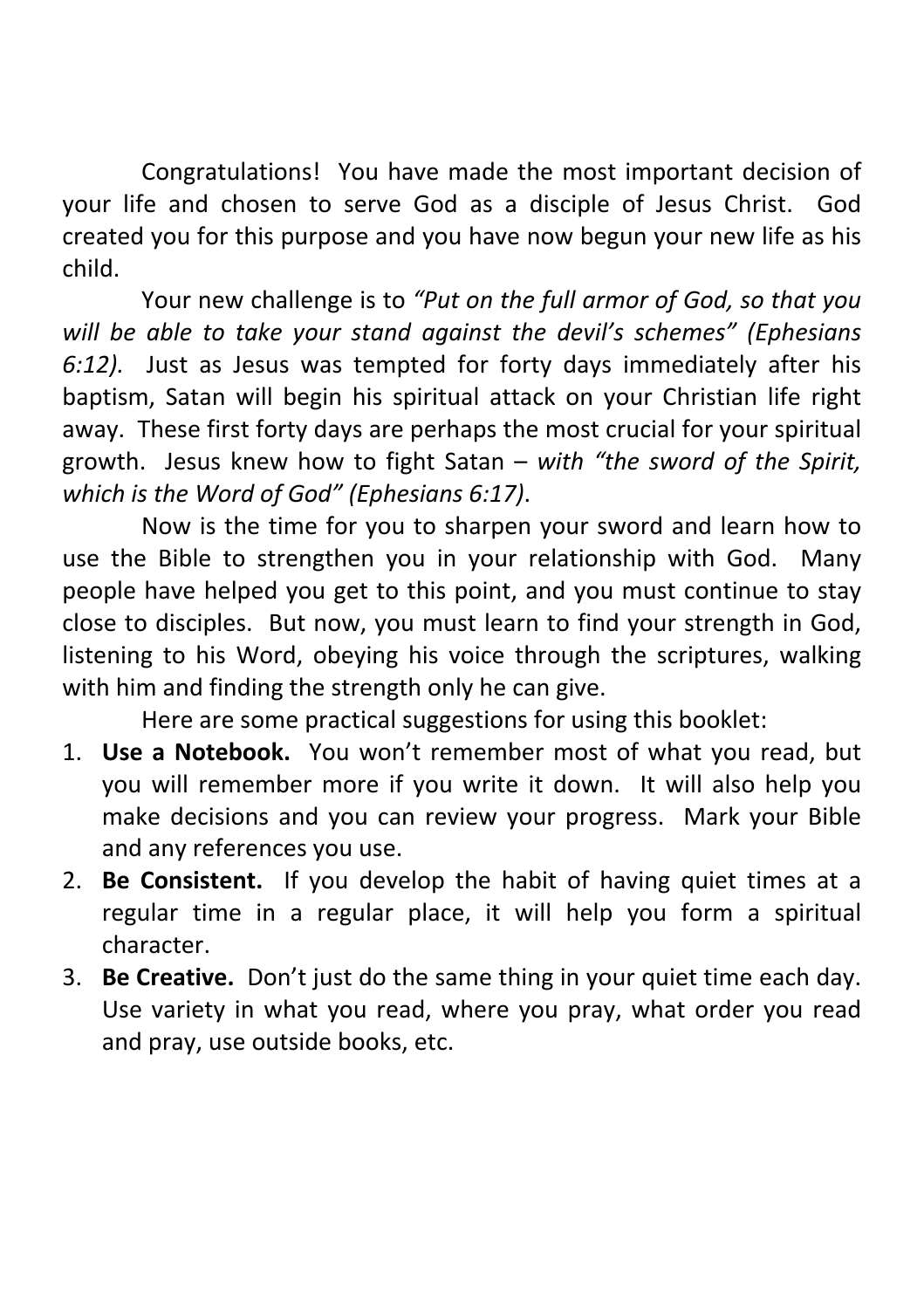# **DAY ONE: "Saved Completely"**

What God has done for you through your baptism into Christ is truly AMAZING! 

## **COLOSSIANS 1:21-23**

- 1. What was your relationship with God before today?
- 2. What had you done to make God your enemy?
- 3. What does it mean to be holy/without blemish/free from accusation?
- 4. What condition is there to staying saved (vs. 23)?

## **1 JOHN 3:1-4**

- 1. As a "child of God", what should your attitude be?
- 2. How can you begin to "purify yourself"?

## **HEBREWS 9:24-28/ HEBREWS 10:19-23**

- 1. What has Jesus' sacrifice done for you?
- 2. How can you draw near to God with a sincere heart?

## **PSALM 103:1-5**

- 1. What has God done with your sins?
- 2. Write other "benefits" God has done for you (vs. 2).

## **APPLICATION**:

Praise God and thank him for saving you! Write a thank you prayer to God. Keep it in a special place to re-read later.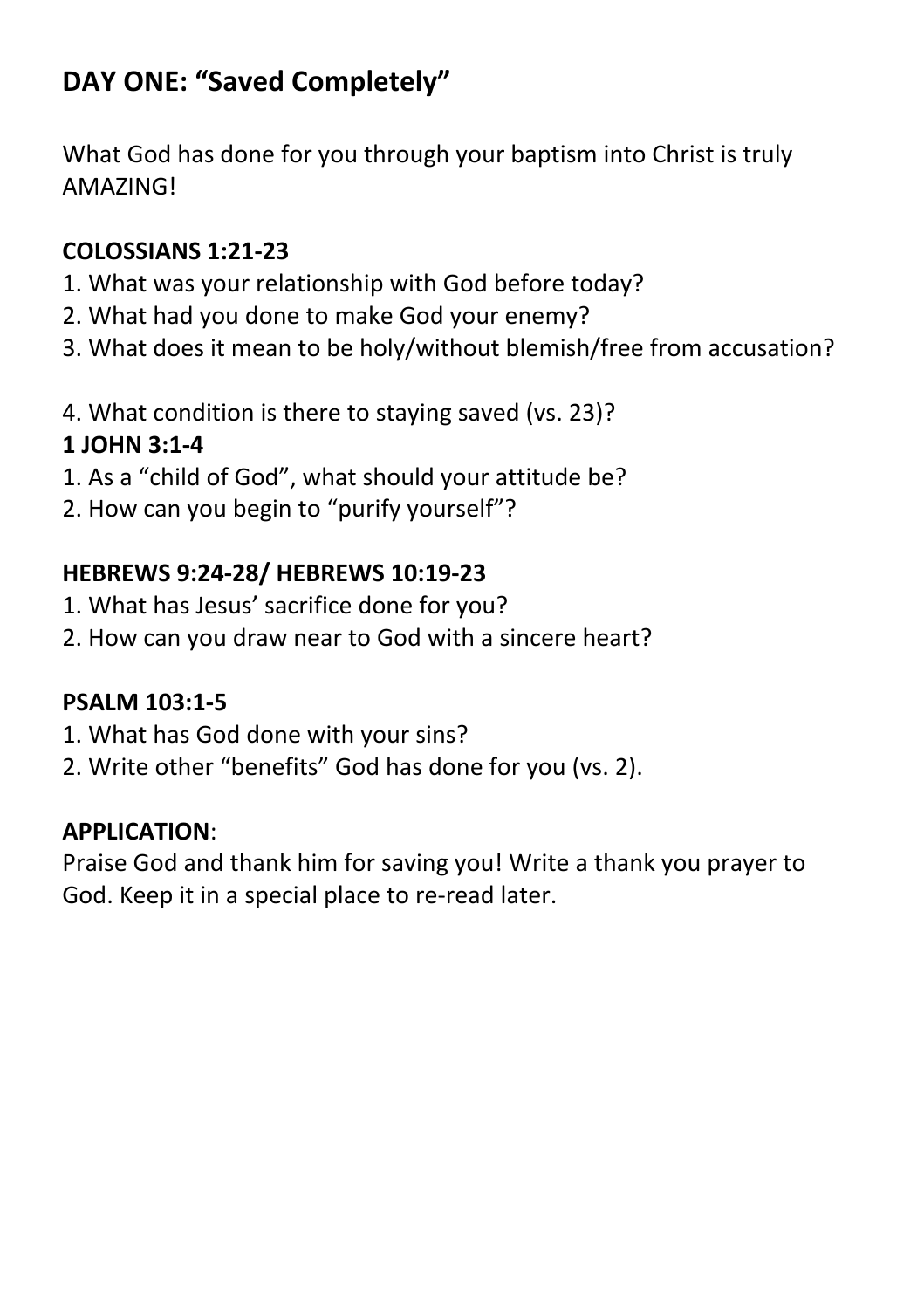# **DAY TWO: "Tested and Tempted"**

## **MATTHEW 3:16-4:11**

1. What happened to Jesus after his baptism? What should you expect after your baptism?

2. How was Jesus tempted to question his relationship with God? God's plan for him?

3. How has Satan tempted you with doubts/insecurity/fears since your baptism? 

4. How did Jesus use the Bible to fight temptation? How does the Bible expose Satan's lies?

## **EPHESIANS 6:10-18**

1. How might the devil scheme against you?

- 2. What armor has God provided to keep you strong?
- 3. What is our only "weapon" against Satan (vs. 17)?

## **APPLICATION**:

Expect to be tempted and decide to be open about your struggles. Talk with another Christian today about your temptations and pray together.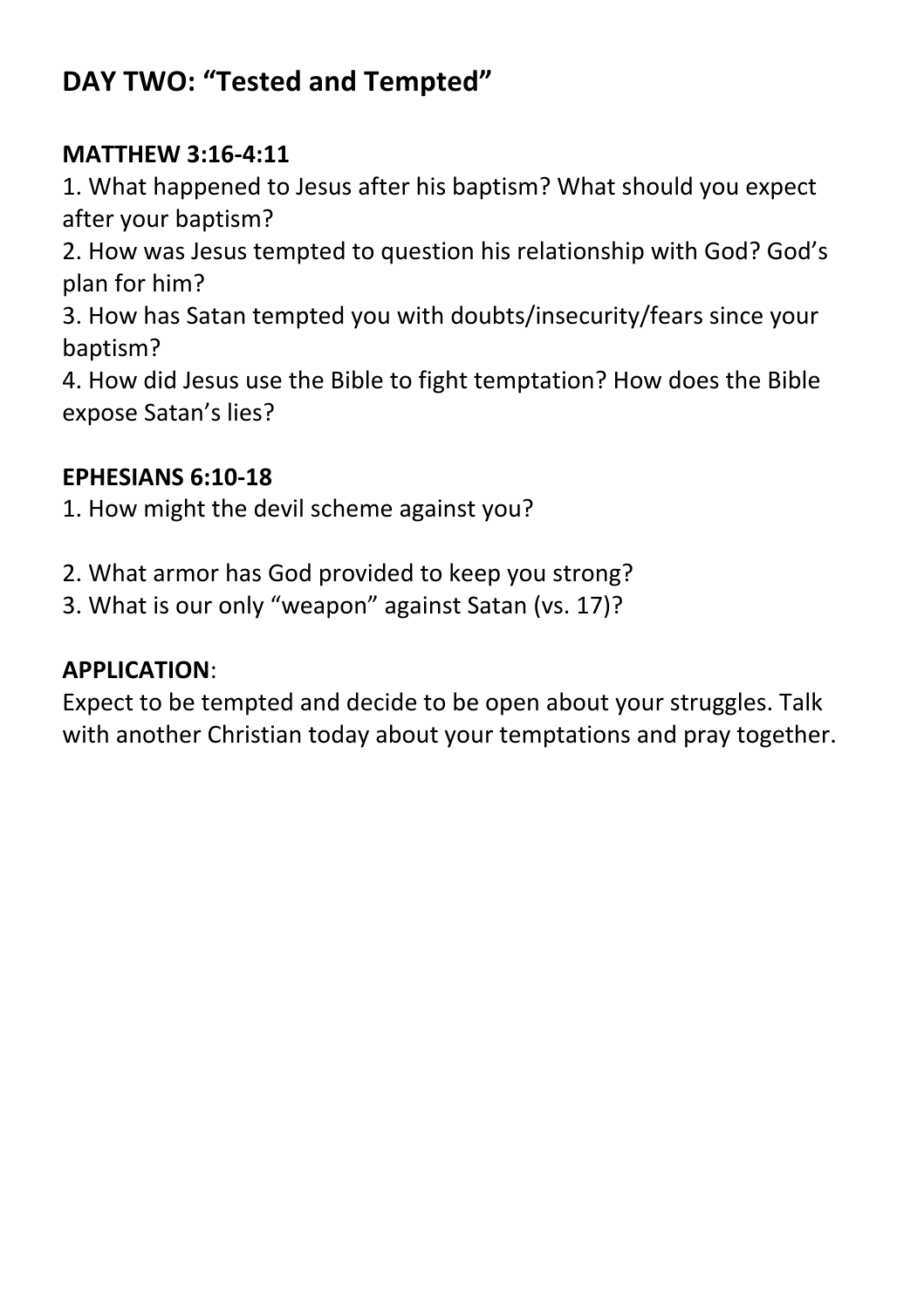# **DAY THREE: "Growing Roots"**

## **LUKE 8:13**

1. What happens to young disciples who don't grow roots?

## **ACTS 2:41-47/ACTS 4:32-37**

1. What helped to keep these young disciples faithful?

- 2. Are you devoting yourself to the same things they did (2:42)?
- 3. How can you deepen your relationships in the church?

## **THESSALONIANS 1:2-10**

1. What does it mean to have "deep conviction"? How can you develop conviction? 

- 2. Who should you imitate? In what ways?
- 3. Are you becoming a "model" to others? How?

## **APPLICATION**:

Spend time this week with Christians you can imitate/encourage/learn from.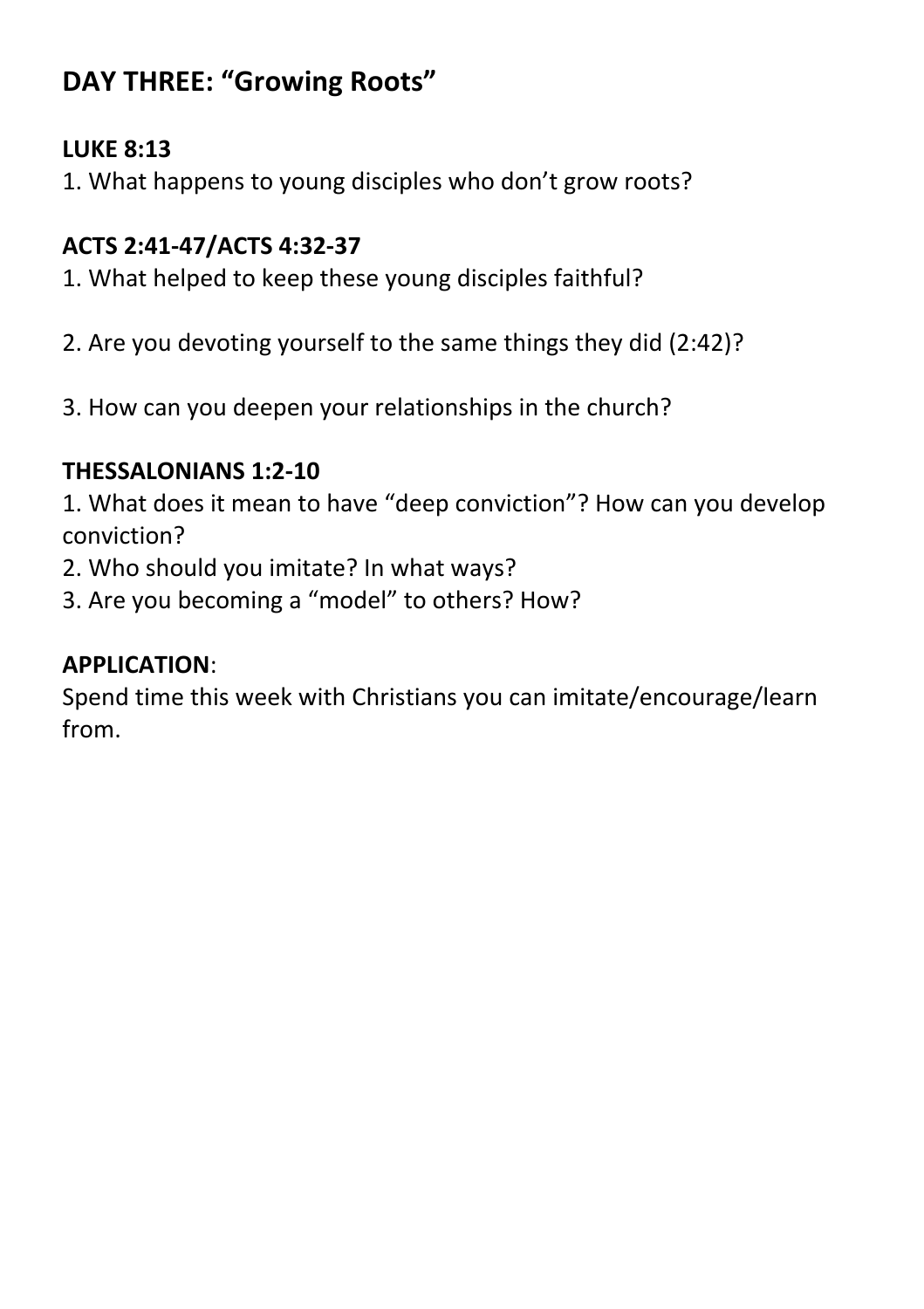# **DAY FOUR: "Learning to Pray"**

## **LUKE 11:1-13**

1. Why does prayer need to be learned? Who are you learning from?

2. (vs. 2-4) How can you praise God's name? Do you pray for God's kingdom (church) to increase? Do you pray for daily needs and for forgiveness for vourself and to also forgive others? Do you pray for help and protection from temptations?

3. What else does Jesus want us to understand about prayer from verses 5-13? 

A.C.T.S. - a simple outline for prayer is: Adoration (praise), Confession, Thanksgiving, Supplication (requests). If you pray 10 minutes of each section, you will pray a powerful 40 minutes! Read the Psalms to learn how to really praise God.

## **PHILIPPIANS 4:6-7**

- 1. What does God want you to pray about?
- 2. What are some worries you can pray about today?
- 3. Do vou feel at peace when you pray to God? Trust he will answer!

## **APPLICATION:**

Pray following the Lord's prayer outline or using A.C.T.S. Write down some of your prayer requests and see how God answers them. Prayer Requests: The contract of the contract of the contract of the contract of the contract of the contract of the contract of the contract of the contract of the contract of the contract of the contract of the contract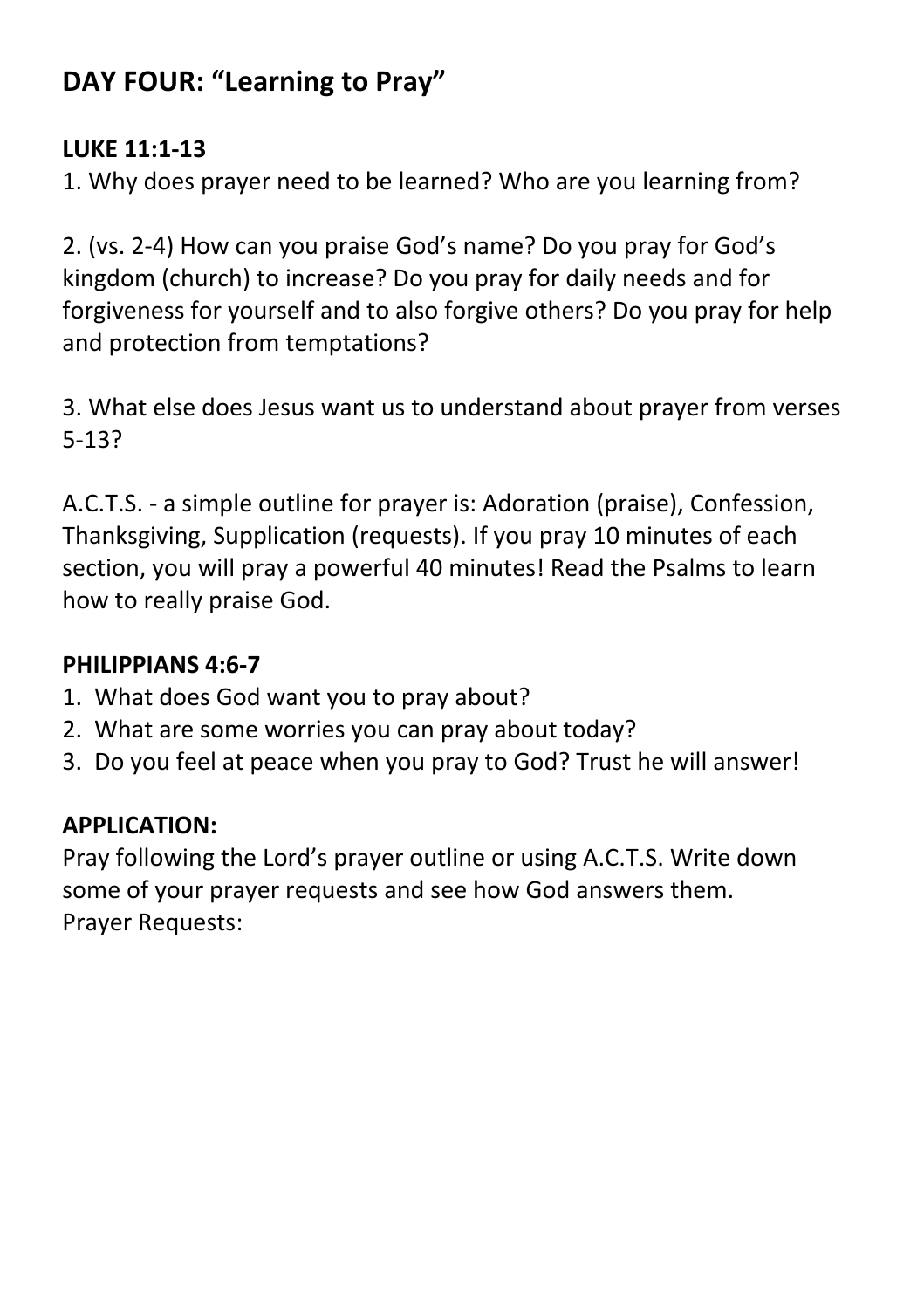# DAY FIVE: "The Grace of God"

## **ROMANS 5:6-11**

- 1. How were you powerless when Christ died for you?
- 2. What proves God's incredible love for you?

## **TITUS 3:3-8/TITUS 2:11-14**

- 1. Why do we need to be reminded about our old way of life?
- 2. What did you do to earn God's forgiveness?
- 3. How should you respond to the grace of God?
- 4. Describe how you can be self-controlled and eager to do good works.

# **1 CORINTHIANS 15:9-10 / 1 TIMOTHY 1:7-12**

How did Paul show his gratitude to God?

## **APPLICATION:**

Write down (and do) 3 things today that will show God how grateful you are to be saved!

- 1.
- 2.
- 3.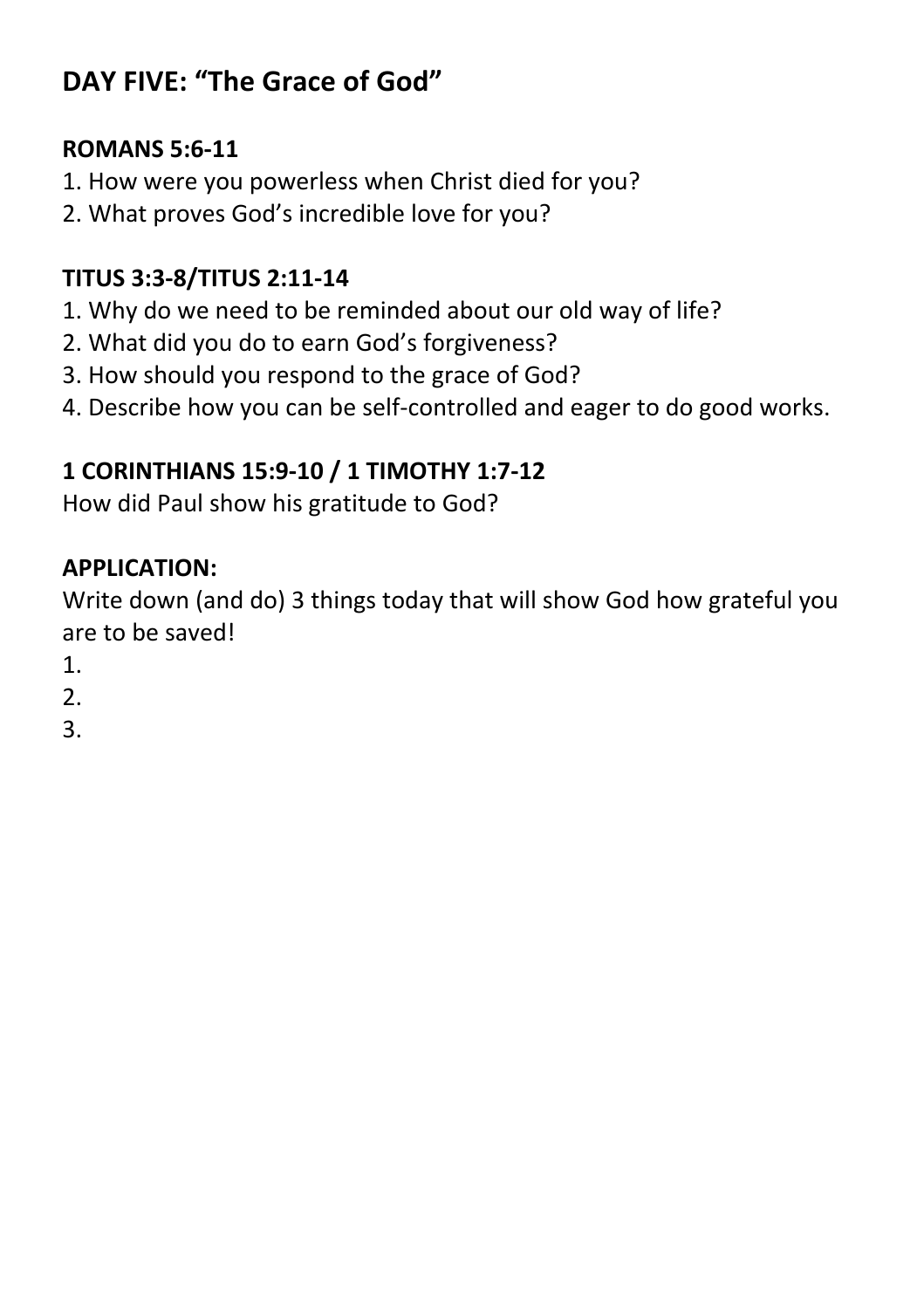# **DAY SIX: "Too Good to Keep"**

## **2 KINGS 7:3-11**

1. How were you starving and without hope like the 4 lepers before being baptized? 

2. How is the kingdom of God like an unlimited feast?

3. How does verse 9 apply to being a disciple? Do you have the same attitude? 

## **ROMANS 10:1-4/14-21**

- 1. Do you feel like Paul does about the lost?
- 2. Who does God send to preach?
- 3. Will everyone accept the good news? Why?
- 4. Why is it important to preach no matter what response you receive?

## **PSALM 116:1-**14

How can you repay the Lord for all his goodness to you?

## **APPLICATION:**

Set a "goal of faith" for yourself in evangelism today. Refuse to be discouraged! 

## GOAL: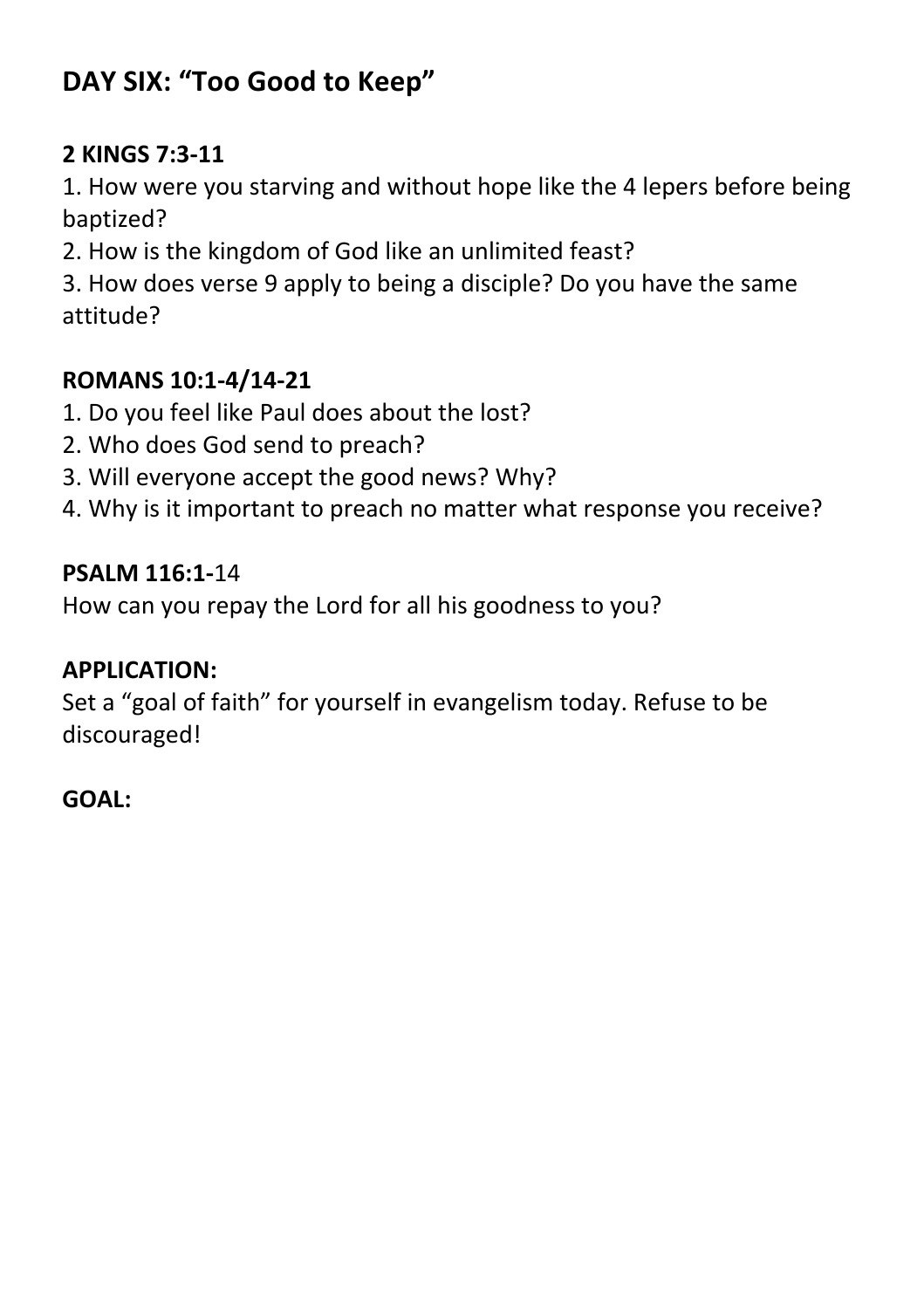# **DAY SEVEN: The Family of God"**

## **MARK 3:31-33**

1. Why did Jesus have to make a choice between his physical and spiritual family?

2. Who are the people you are closest to? What choices do you have to make? Are God's people REALLY your family?

## **1 PETER 1:22**

1. What is "sincere love"? How can you love deeply, from the heart? 2. Who have you loved this much in your life before? How does your love for the disciples need to grow?

## **2 CORINTHIANS 5:16-17**

- 1. What are some worldly ways you have looked at people before?
- 2. How do you need to change your way of seeing people? (Be specific)

## **1 TIMOTHY 5:1-12**

Who are some people in your ministry that can become like spiritual "fathers, mothers, brothers, and sisters" in your life?

## **APPLICATION:**

This week schedule time to spend with two Christians that you have not spent time with before.

- 1. Person Date
- 2. Person Date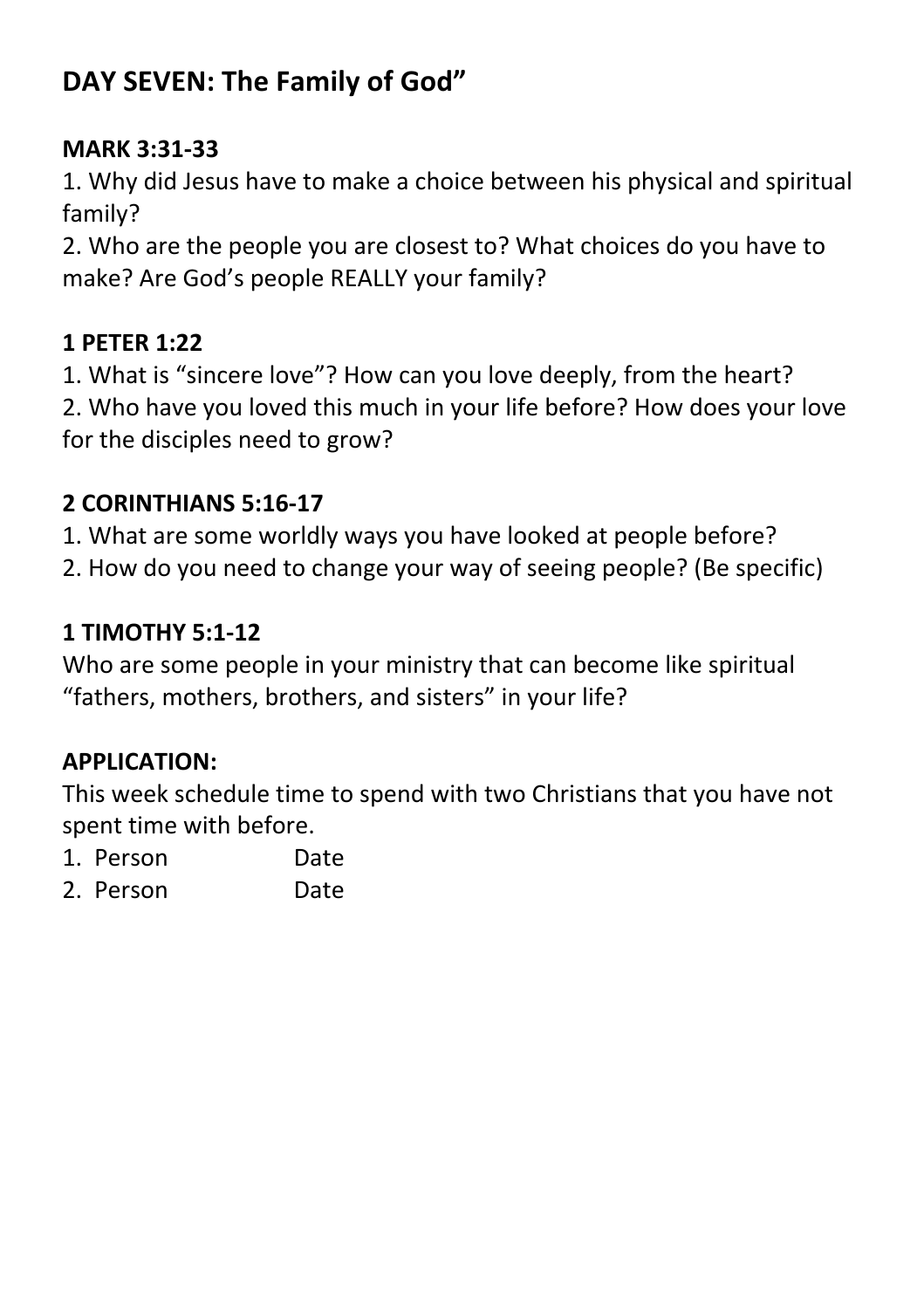# **DAY EIGHT: "The Hope of Glory"**

## **1 CORINTHIANS 15:19**

- 1. Why does your hope in Christ go beyond this earthly life?
- 2. Why are we as Christians to be pitied if there is no eternal life?

## **1 CORINTHIANS 15:42-58**

1. What is the mystery Paul tells us (ys.51)?

2. Why do we normally fear death - and why should we no longer be afraid of dying?

3. Why should we work for the Lord? What will happen when we give ourselves completely?

## **COLOSSIANS 3:1-4**

- 1. When were you raised with Christ?
- 2. What should you be thinking about from now on?
- 3. What things should you stop thinking about so much?

## **APPLICATION:**

Think for a while about what heaven will be like. And don't forget to thank God every day for the opportunity to go to heaven!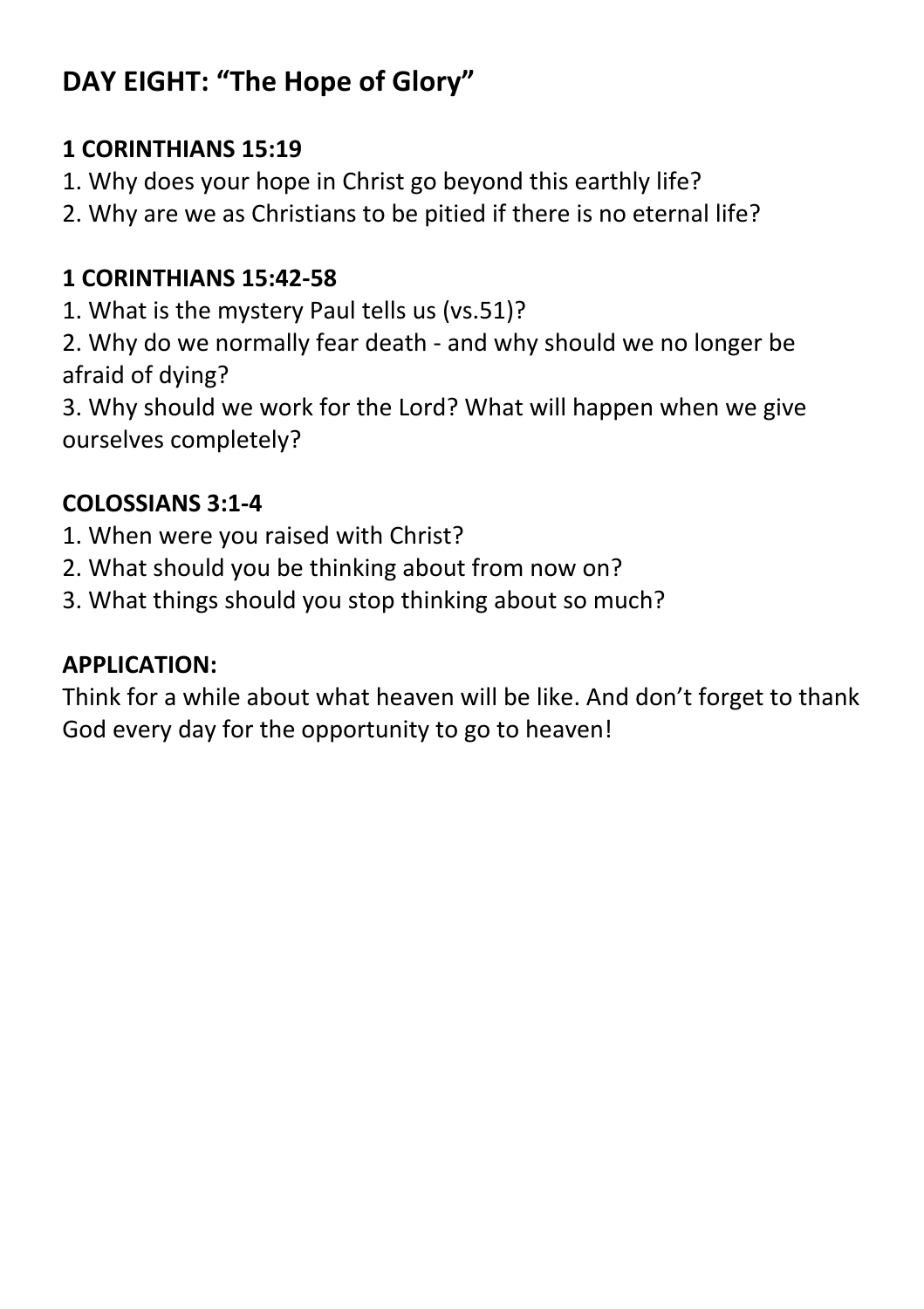# **DAY NINE: "Trials of Many Kinds"**

## **JAMES 1:2-8**

- 1. Why does God allow us to go through trials?
- 2. What should your attitude be about going through trials?
- 3. What are the trials in your life right now?

## **JAMES 1:12-15**

1. How can you persevere through trials and stand the test?

2. Where do temptations come from? What things tempt you? Have you talked about your temptations with God and with another disciple? 

# **1 PETER 1:3-9**

- 1. Why should we rejoice in trials?
- 2. How can you know if your faith is genuine or not?
- 3. Write a list of some of the tests that could come your way (financially, relationships, persecution, etc.)

How can you prepare today for trials you may face later? Trial --

Trial --

# **APPLICATION:**

Talk with another disciple today about the trials and temptations you face. Discuss your attitude about trials. Be happy! Disciple 

Trials Discussed  $\qquad \qquad$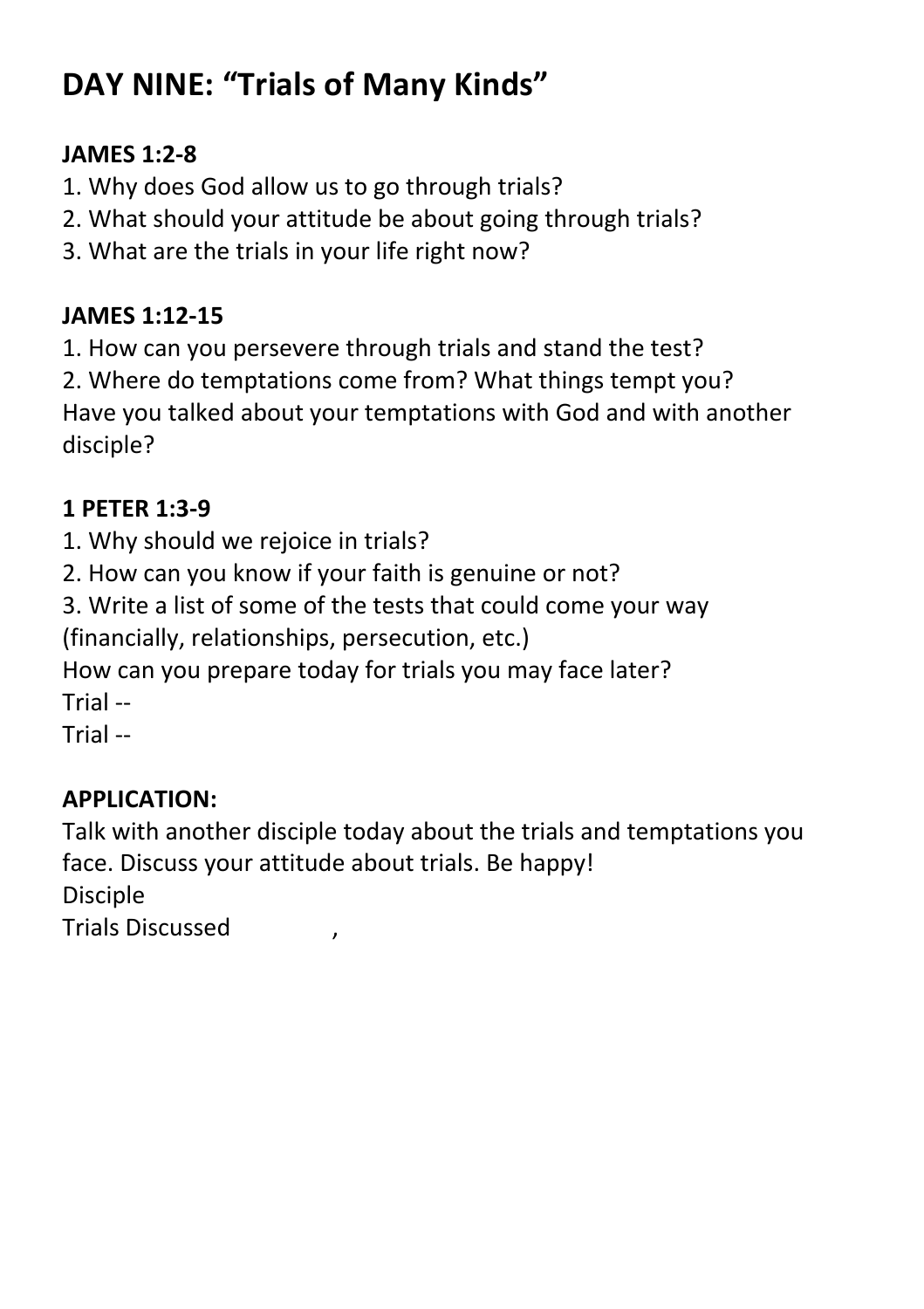# **DAY TEN: "Praying Like Jesus"**

## **MARK 1:32-39**

1. What sacrifices did Jesus make to go and pray? Think of his previous day. What excuses could he have made to not pray?

2. When do you feel the need to pray? Do you ever make excuses not to pray? 

3. How has your prayer time been the past 10 days?

## **HEBREWS 5:7-10**

1. What kind of prayer life did Jesus have?

2. What things, besides going to the cross, would have been difficult for Jesus to obey?

3. What things are difficult for you to do as a disciple?

4. Have you been praying with loud cries and tears for God to help you be obedient? 

5. What situations in your life do you need to pray more about? Make a list and be specific.

## **APPLICATION:**

Spend time today praying about the things you wrote about on your list. Be specific in your prayers. Try praying out loud and talking to God as if you could see him. Tell him how you feel about these things and what is difficult and why it is difficult. Being real and open with God will help you change things quicker.

## **PRAYER LIST:** The contract of the contract of the contract of the contract of the contract of the contract of the contract of the contract of the contract of the contract of the contract of the contract of the contract of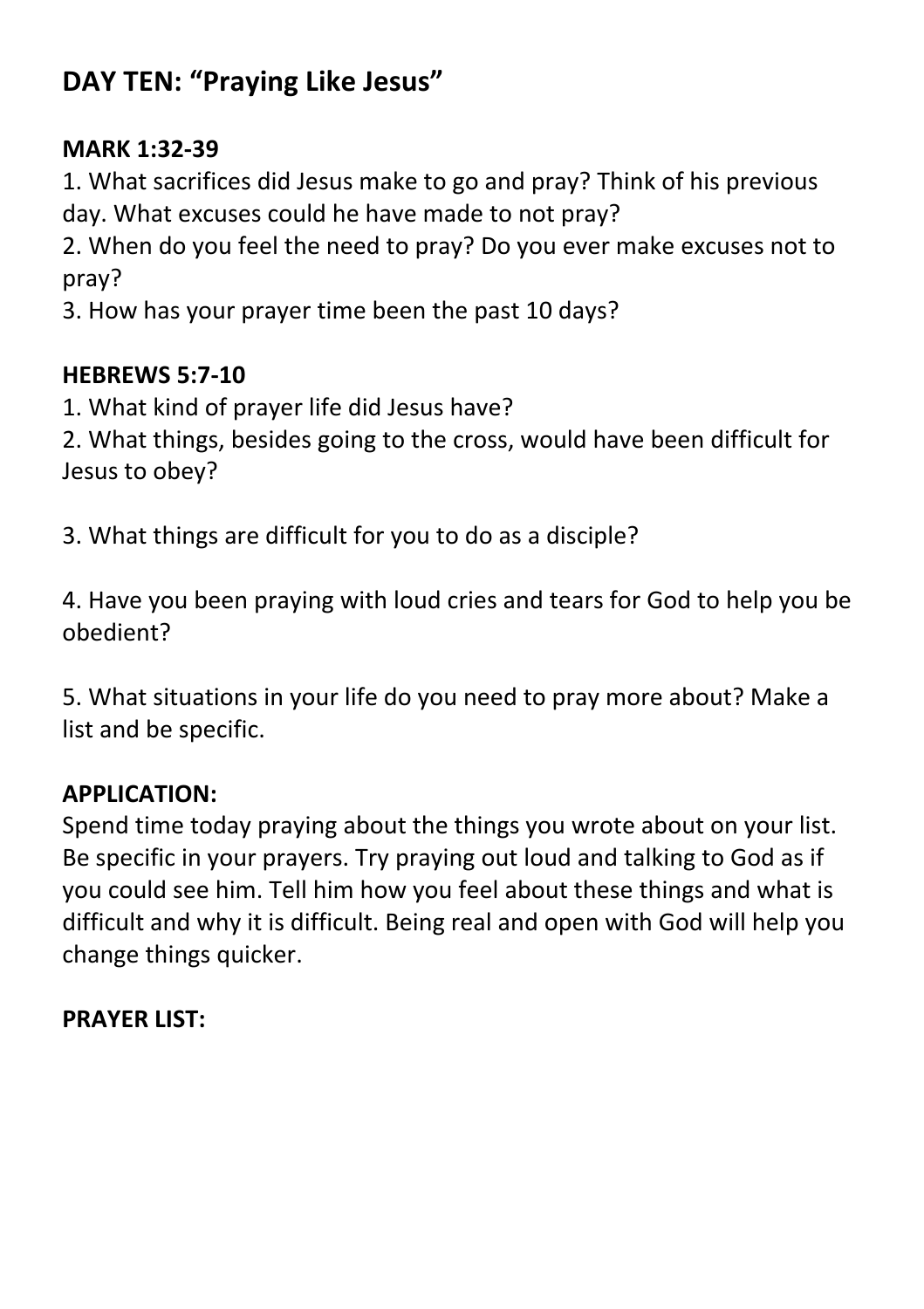# **DAY ELEVEN: "Holding to the Truth"**

## **2 TIMOTHY 2:14-19**

1. Why do some people like to quarrel about words and spread their own ideas around? Do you ever quarrel about words? Have you talked about it with another disciple?

2. How can you train yourself to be an approved workman?

3. Have you been involved in any discussions lately about God's word or the church that were pointless or even harmful?

4. How can you avoid godless chatter?

## **1 TIMOTHY 1:18-20**

- 1. How can you fight the good fight?
- 2. How can a disciple "shipwreck" their faith?

3. Remember Hymenaeus (2 TIMOTHY 2:17-18) and Alexander (2 TIMOTHY 4:14-15). 

What is the outcome of people who turn away from the faith?

How do they try to harm others?

## **1 Timothy 4:15-16**

1. Are you watching daily your life (as a disciple) and your doctrine (understanding the Bible)?

2. Has anyone noticed changes in you?

## **2 TIMOTHY 2:22-26**

What should your attitude be toward those who oppose you?

## **APPLICATION:**

Discuss with your discipling partner any questions about doctrine or the church that you do not understand **Questions:**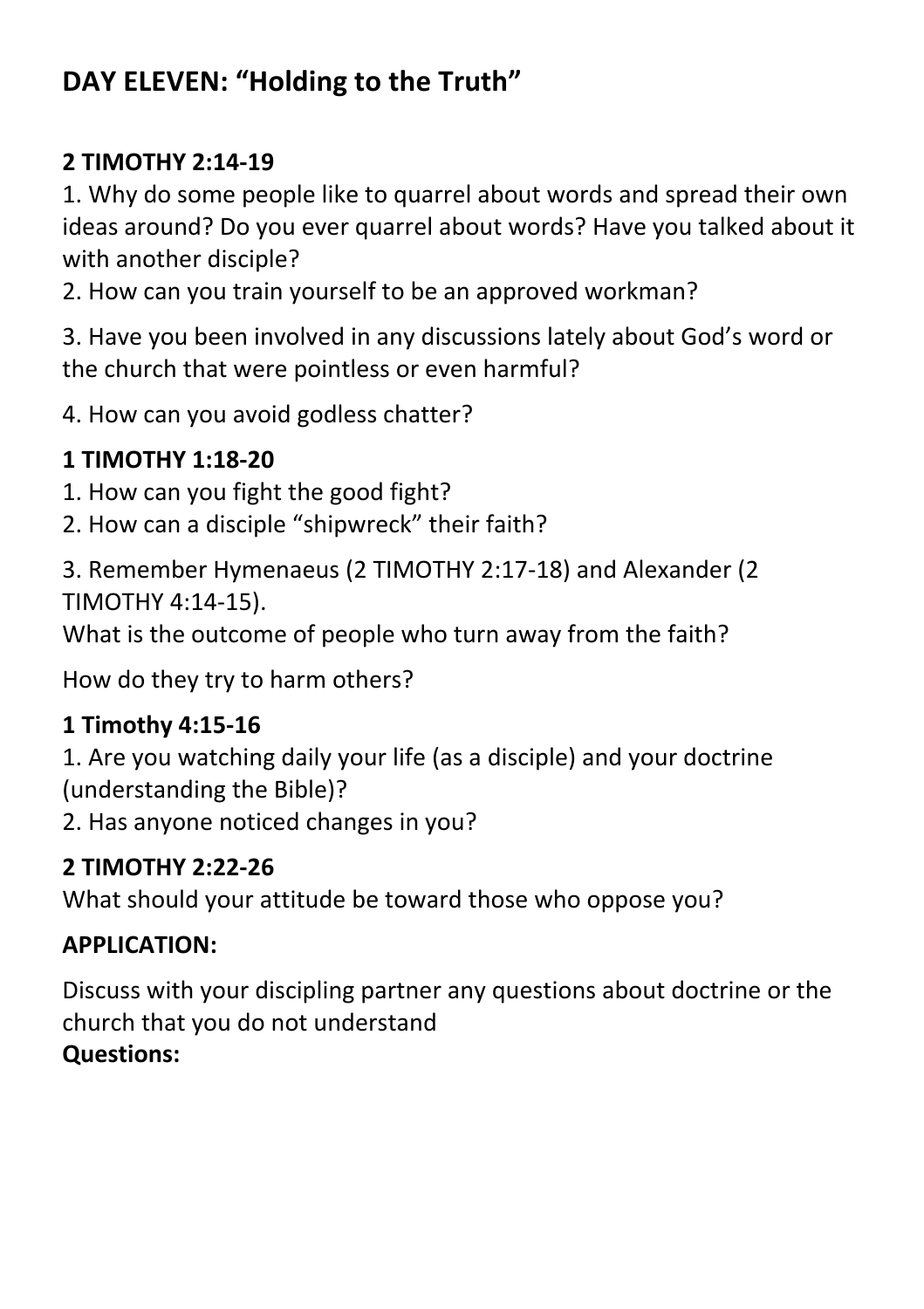# **DAY TWELVE: "Doing Good Things"**

## **EPHESIANS 2:10**

- 1. What has God created for us to do?
- 2. Make a list of some good works that you could do.

## **1 PETER 4:8-11**

- 1. How does love cover over many sins?
- 2. Have you been offering hospitality to other disciples?
- 3. How can you improve in this?
- 4. Why do you think God wants you to be giving to others?

#### **GALATIANS 6:9-10**

- 1. Who does God want us to help?
- 2. Who in your Bible talk has special needs right now that you could help?

## **APPLICATION:**

If you see needs you can meet, do it THIS WEEK. If you don't know how you can help, ASK.

**REMEMBER:** We need each other. We are family.

Needs Met :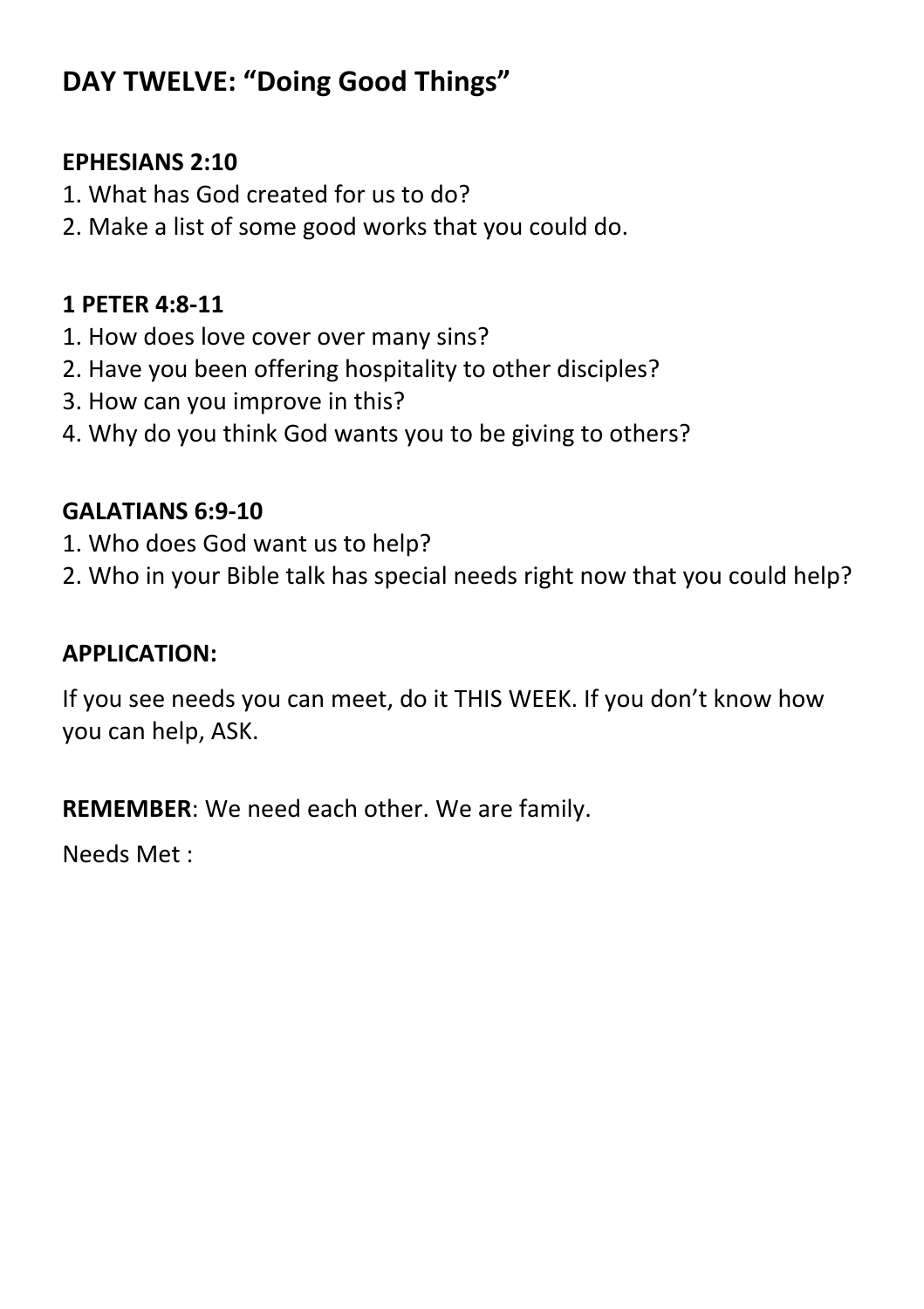# DAY THIRTFFN: "Saved to Serve"

## **MATTHEW 25:31-46**

- 1. What will you be judged for on the last day?
- 2. Why is it not enough to simply give money to beggars?
- 3. Which of the six things listed in verses 35-36 have you done recently?
- 4. Who are we really ignoring when we neglect the needy?

## **DEUTERONOMY 15:7-10**

1. What does it mean to be "hard-hearted" or "tight-fisted"?

2. What kind of giving does God expect from you?

3. Who are some of the poor and needy around you - and how are you going to help them?

## **MATTHEW 10:40-42**

1. What are some small acts of kindness that will not be forgotten by God?

2. How can you help the needy even if you have little money?

## **JAMES 1:27**

1. What is true religion in God's sight?

2. Who does God have a special concern for?

## **APPLICATION:**

Whom can you help today? Do it. Also, make plans with another disciple to help other needy people this week.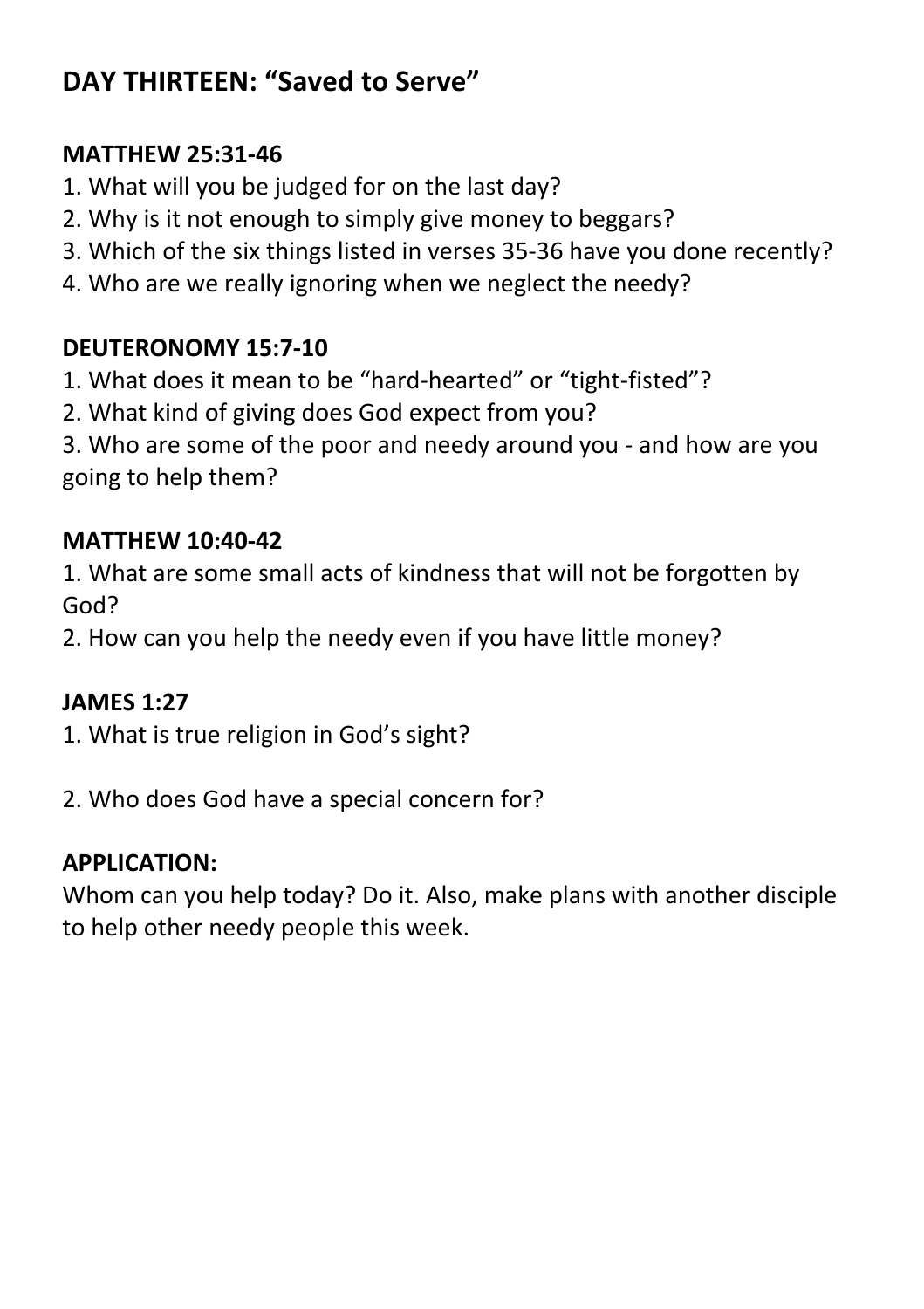# DAY FOURTFFN: "A New Creation"

## 2 CORINTHIANS 5:17

- 1. What are some of the "old" parts of you that are gone?
- 2. What are some of the "new" things vou are becoming?

## **MARK 2:21-22**

1. How new must you be?

2. What is the difference between adding on new habits and being changed from the inside?

3. Are you like an old wineskin or a new one? Why?

## ROMANS 12:2

- 1. What are some examples of worldly thinking in your life?
- 2. How can you change your thinking?

## **EPHESIANS 4:17-5:2**

1. How does God describe your old way of thinking and living?

2. Who were you created to be like? Why is it so important to keep on forgiving each other?

3. What does it mean to live a life of love?

APPLICATION: Ask your discipler or a Christian who knows you well how they see worldly attitudes or habits in your life.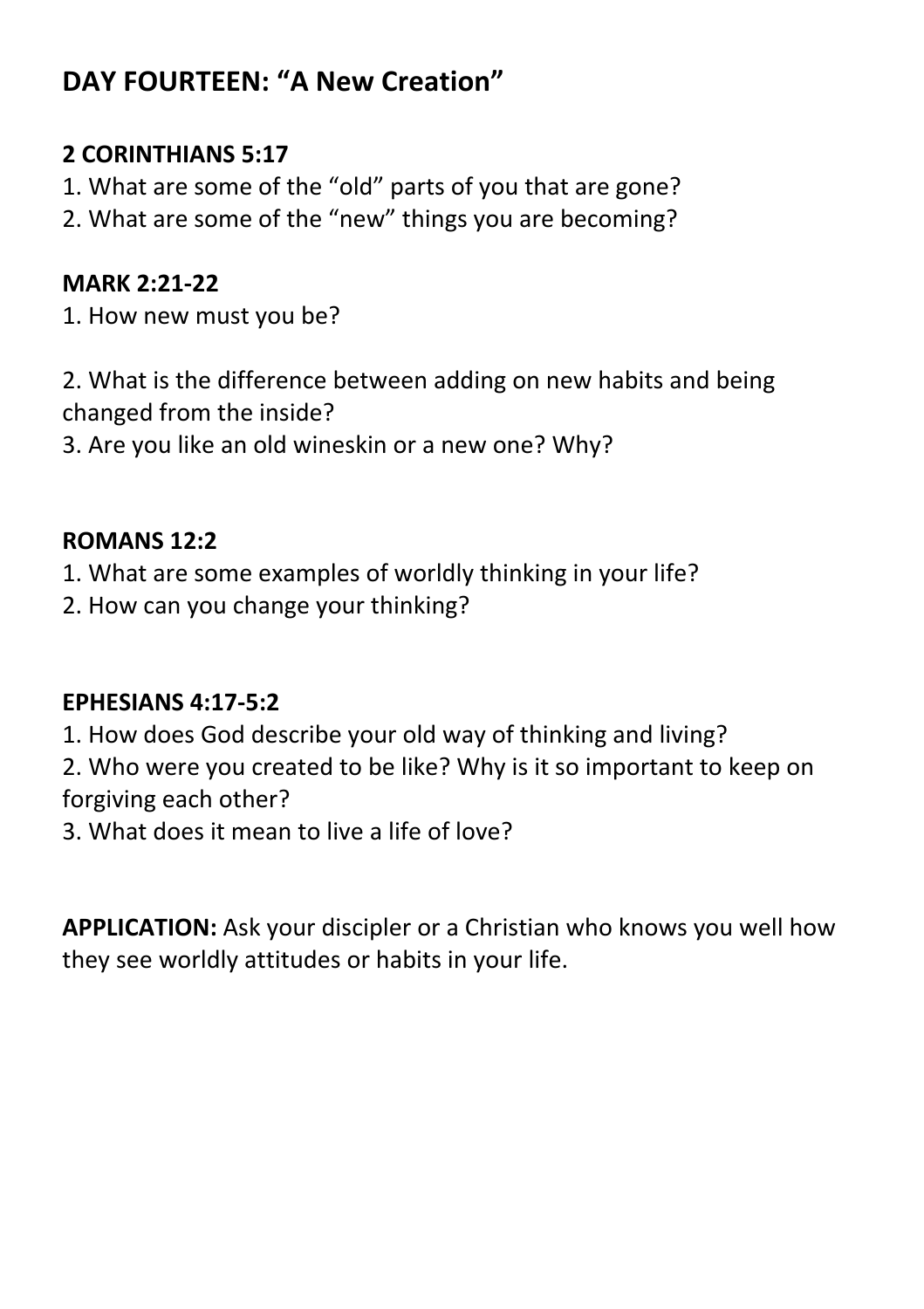# DAY FIFTEEN: "The Hope of Heaven"

## **REVELATION 20:11-15**

1. Imagine what the day of judgment will be like. Who will be there?

2. How will everyone be feeling?

#### **REVELATION 21:1-8**

- 1. Who is the bride of Christ?
- 2. Describe heaven.
- 3. Check yourself against verse 8. Are any of these sins in your life?

#### **REVELATION 22:1-6**

- 1. What other eternal joys will be in heaven?
- 2. Why does God want us to know these words are trustworthy and true?

#### **REVELATION 22:14-15**

Are any of these sins in your life?

#### **APPLICATION:**

Pray about what God promises in heaven! If there are any sins you need to confess and change, do it TODAY!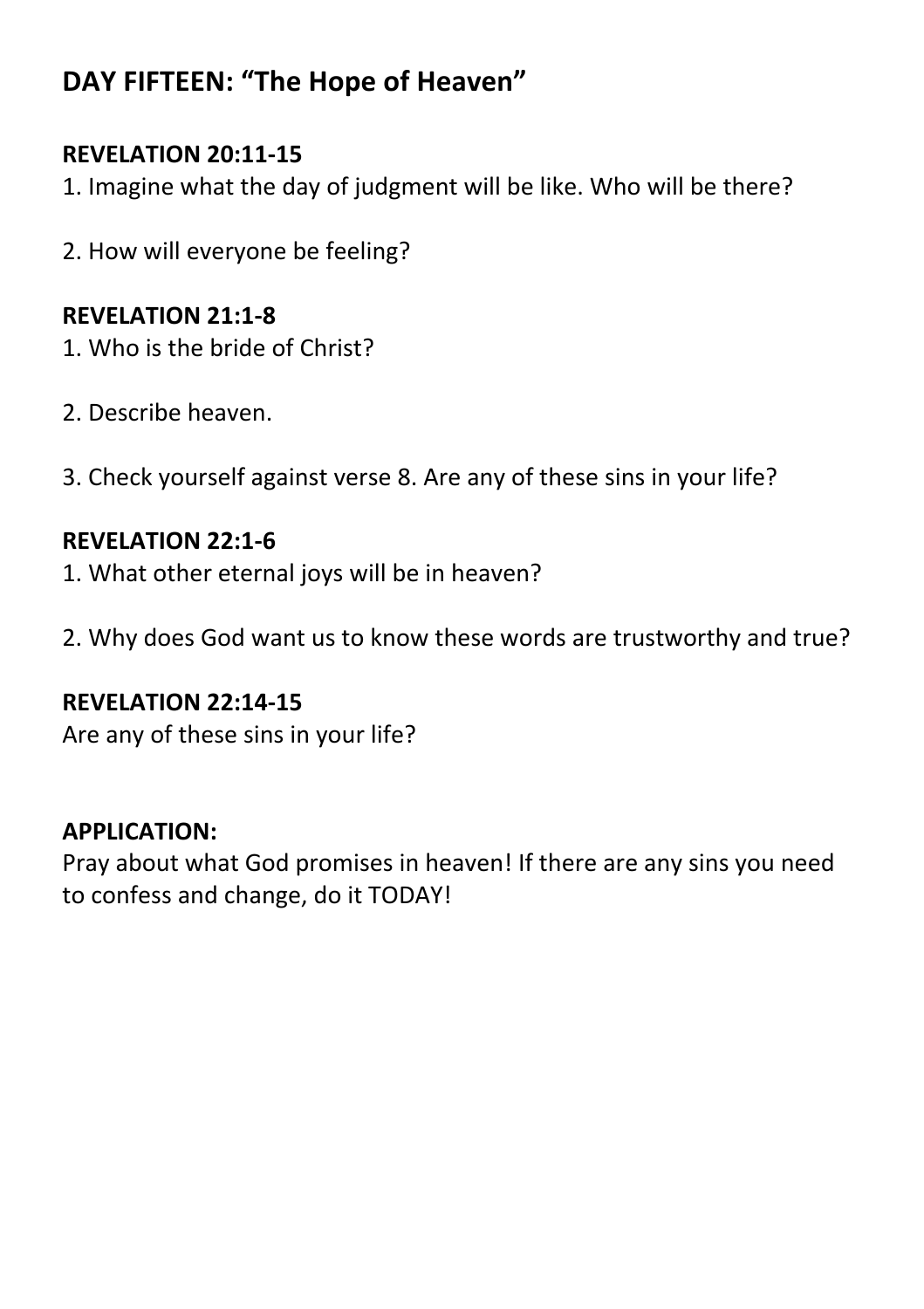# **DAY SIXTEEN: "Saved to Save"**

## **1 PETER 2:9-10**

- 1. What does it mean to be a royal priesthood?
- 2. What message should you be sharing?
- 3. Are you really declaring God's praises or just giving out an invitation?

## **2 CORINTHIANS 5:14-21**

- 1. How can you tell if you're living for yourself or living for Jesus?
- 2. What does it mean to be Christ's ambassador?
- 3. Would Jesus be pleased with the way you present him?
- 4. What does it mean to APPEAL to and IMPLORE people?
- 5. What attitude should you have toward the lost?

## **ACTS 17:16-34**

- 1. Why was Paul distressed?
- 2. What are some sights around your city that should distress you?
- 3. Where did Paul share his faith?
- 4. Why did Paul begin his message by commending the Athenians for being very religious?
- 5. What does this teach you about preaching Paul's message?

## **APPLICATION:**

Write at least 4 things you have learned today about evangelism from this study. Share your faith with these things in mind.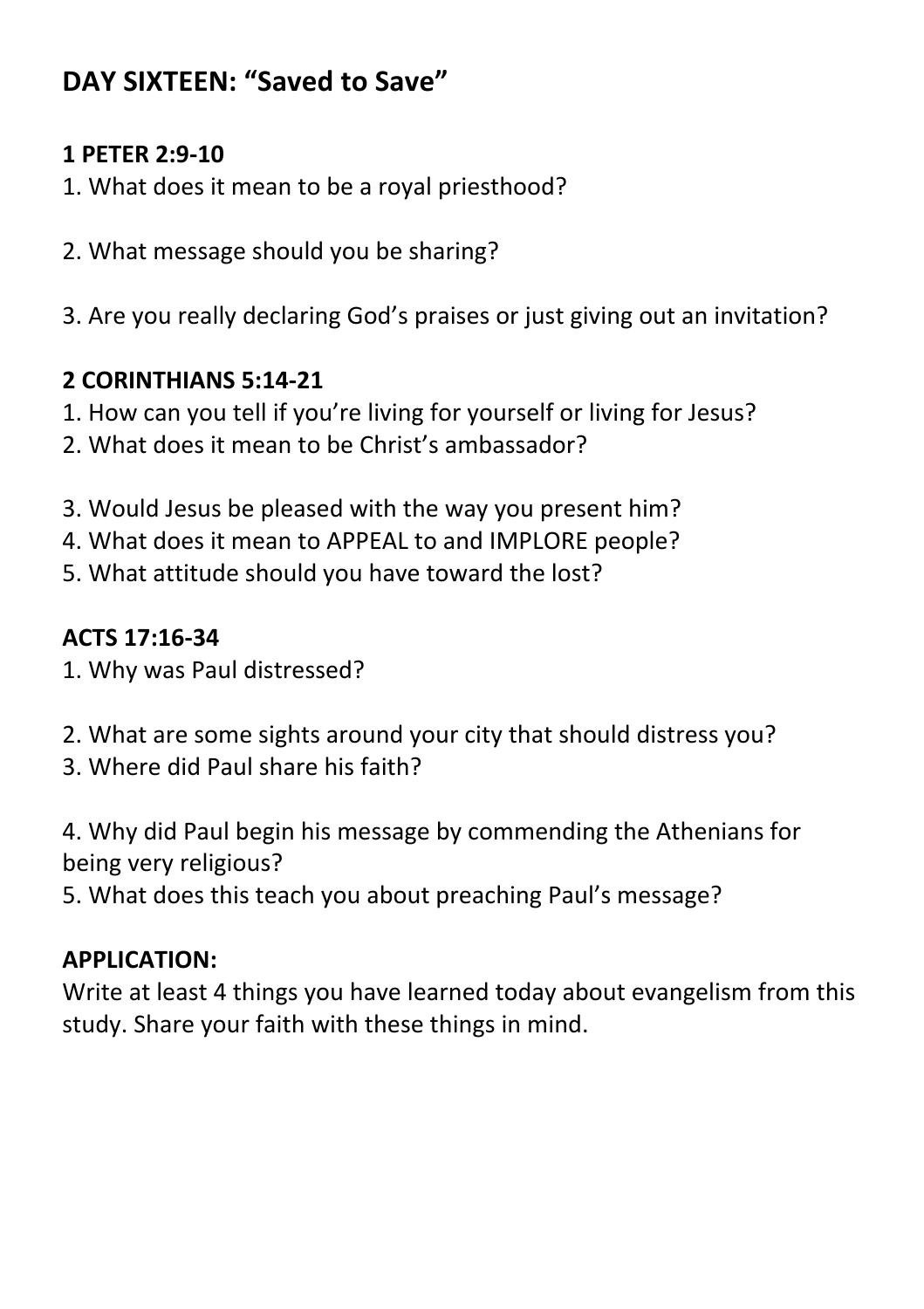# **DAY SEVENTEEN: "Distracted or Devoted"**

## **LUKE 10:38-42**

- 1. Why was Martha distracted?
- 2. How was she feeling?
- 3. What are some things you have let distract you this week?
- 4. Are you more like Martha or Mary?
- 5. What did Mary choose?
- 6. How was it better?

## **LUKE 8:14**

- 1. What does it mean to be "choked"?
- 2. What is the result?

3. What are the worries/money and business concerns/ pleasures that are keeping you from growing more?

## **LUKE 12:35-40**

1. Why do we need to stay alert and ready for Jesus?

2. How does Jesus feel when we get distracted from our purpose and start doing other things?

## **APPLICATION**:

If you have been distracted or wasting time, try writing a personal schedule every day. Let other disciples help you.

## **DISTRACTIONS:**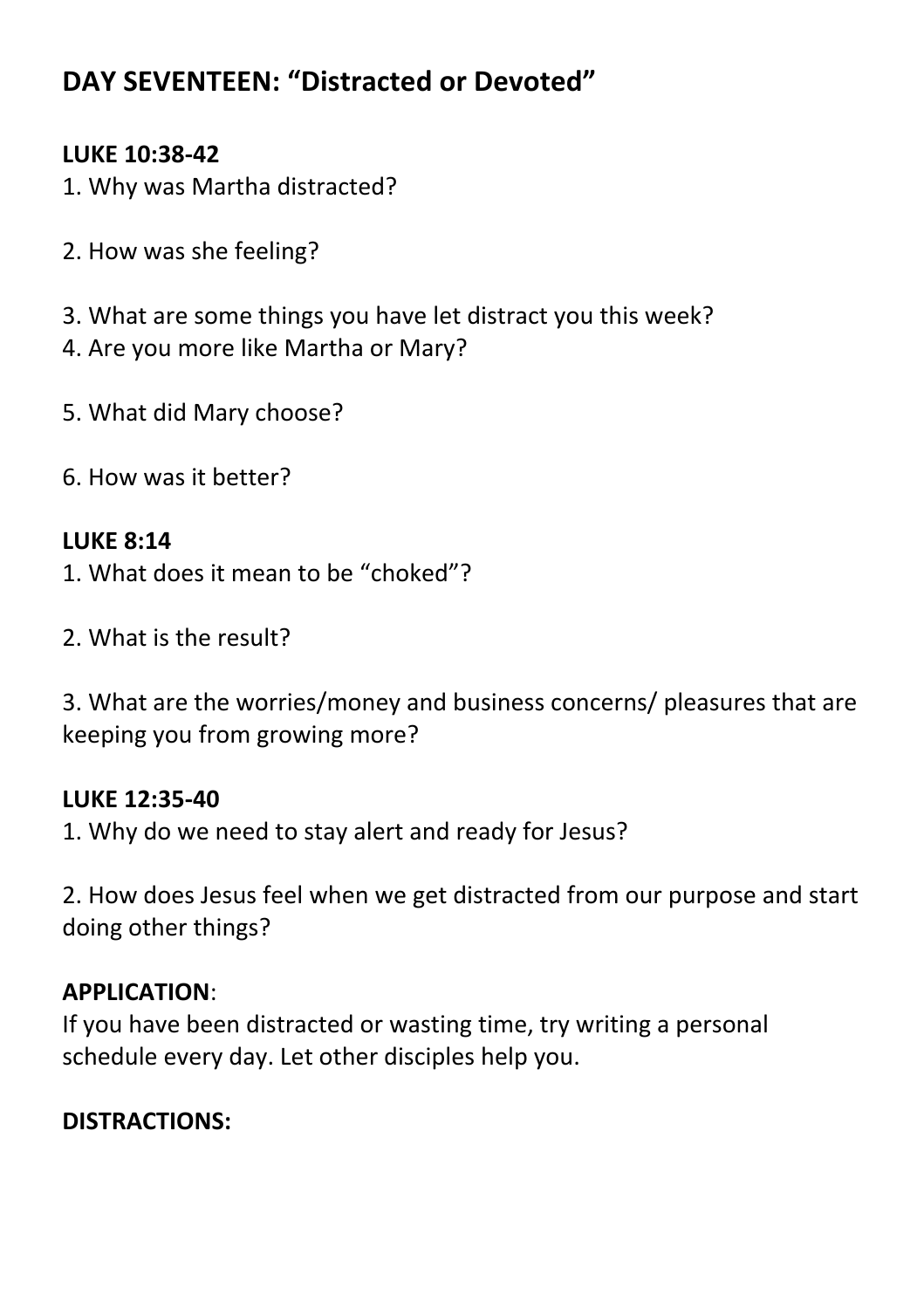# **DAY EIGHTEEN: "Learning from Others"**

## **MATTHEW 18:1-4**

1. What kind of heart does God want us to have?

2. What qualities of children do we need to imitate?

## **1 THESSALONIANS 5:12-14**

- 1. Who is "over you" in the Lord?
- 2. Does it have anything to do with age or education?

3. Write the names of some Christians who work hard, set a good example and admonish vou.

4. Are you showing them respect?

5. What kind of disciples need special help (vs. 14)?

6. Have you been admonishing for any of these problems?

## **PSALM 119:99-100**

1. What gives us real maturity and understanding?

2. How is verse 100 opposite of how our society thinks?

3. What should your attitude be when you are being taught/discipled/corrected by someone younger than yourself?

## **1 TIMOTHY 4:11-12**

1. What does the Lord expect from young leaders?

## **PSALM 32:8-10**

1. How can you not be like a horse or mule?

## **APPLICATION:**

If you have resisted learning from younger disciples, repent today and seek them out to ask questions. If you are young yourself, set the believers a great example!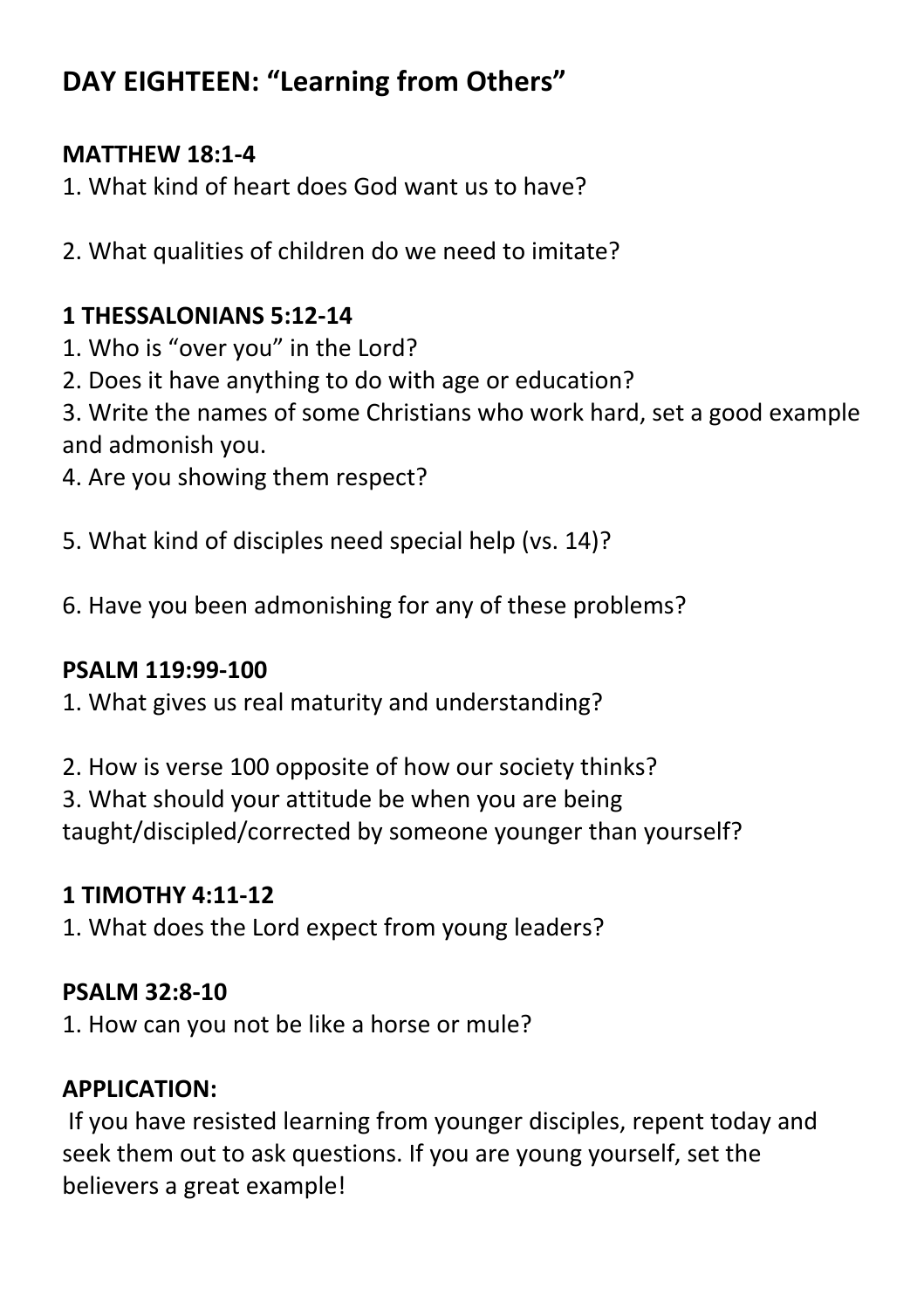# **DAY NINETEEN: "Powerful Prayers"**

## **1 CHRONICLES 17:15-22**

- 1. What was David feeling as he praved to God? Whv?
- 2. How has the Lord treated you with undeserved honor and blessings?
- 3. How did God bless Israel?
- 4. How has he done even greater things for his people today?
- 5. What attitude toward God does this prayer express?

## **GENESIS 24:10-27**

1. Why do you think the Lord answers this prayer so quickly?

2. The servant's prayer was simple, but he had great faith. How can you tell? 

- 3. What was the servant's first response to the answered prayer?
- 4. Are you remembering to thank God for every answered prayer?

## **JAMES 5:15-18**

- 1. What makes prayer powerful and effective?
- 2. Do you pray eagerly and earnestly?
- 3. Do you pray with great faith? Have you been righteous this week?

## **APPLICATION:**

Make your prayer very special today. Pray with faith and gratitude!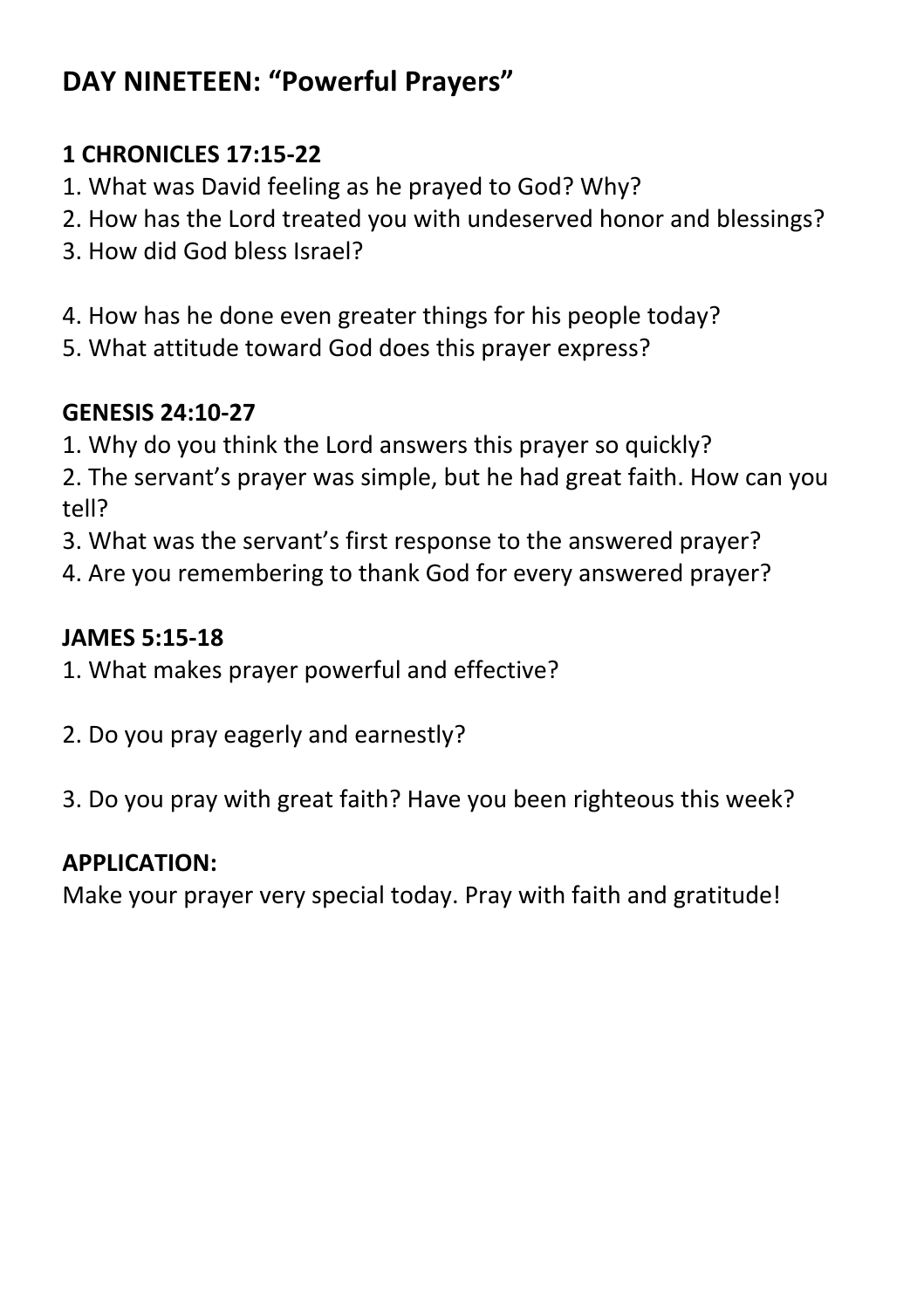# **DAY TWENTY: "Tempted by the World"**

#### **PSALM 73:1-14**

1. What was the writer feeling as he looked at the wealthy, unsaved people around him?

- 2. Why did life seem unfair to him?
- 3. How have you envied people in the world?

4. Have you struggled with this since becoming a Christian? Have you talked about it?

#### **PSALM 73:15-22**

1. What did he realize about their final destiny?

- 2. How is the "good life" like a dream that will end on judgment day?
- 3. How was the writer thinking when he was envying them?

## **PSALM 73:23-28**

- 1. What did the writer realize about his relationship with God?
- 2. Memorize verses 25-26.

## **1 JOHN 2:15-17**

- 1. What things in the world are you supposed to hate?
- 2. What worldly things are still attracting you?

## **APPLICATION:**

Talk with your discipler about your feelings about the world. What temptations you have been having? Pray about them today.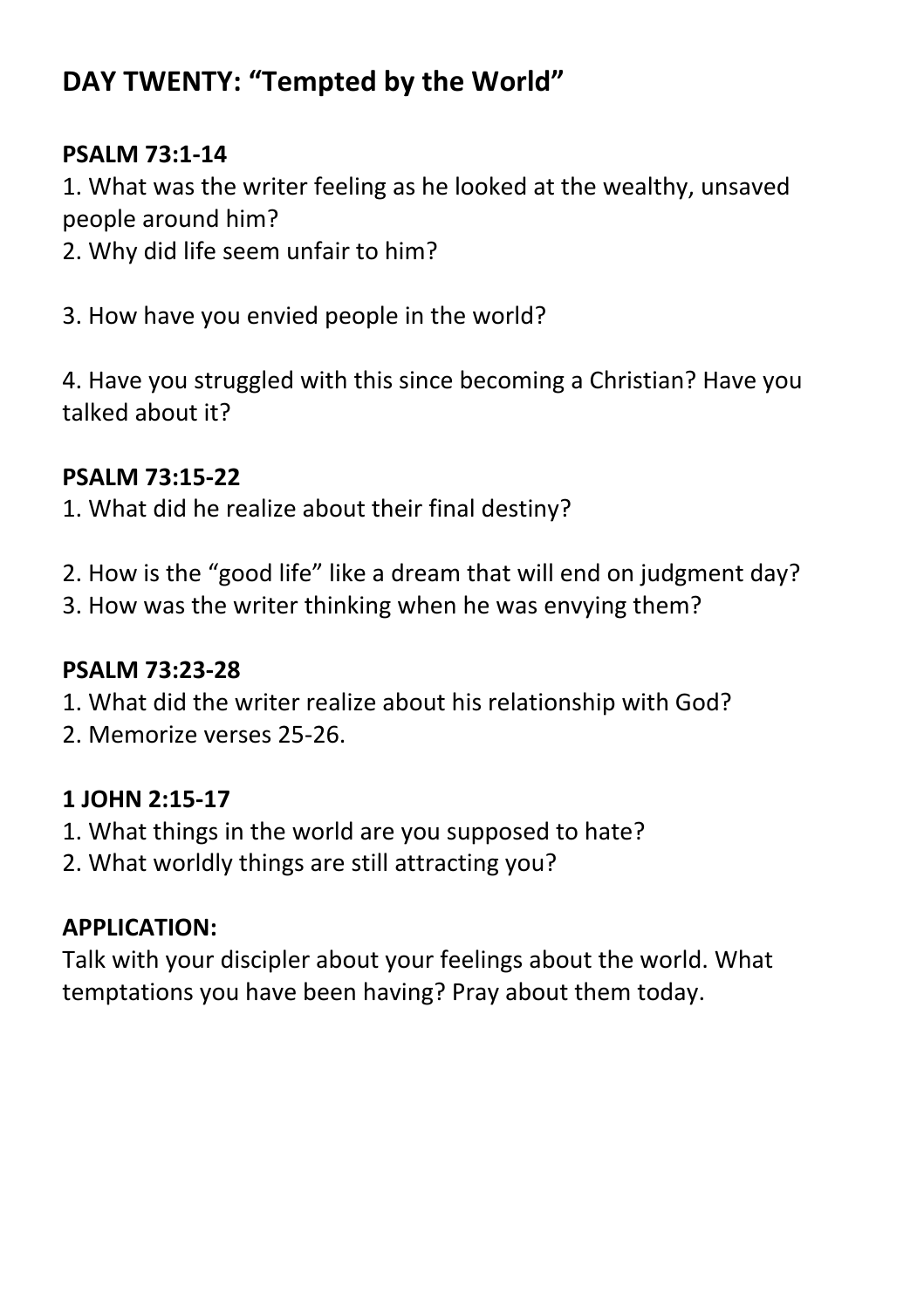# **FEELINGS/TEMPTATIONS:**

# **DAY TWENTY-ONE: "Rejoice in Persecutions"**

## **MATTHEW 5:10-11**

- 1. What should make us rejoice in persecutions?
- 2. Have people insulted or spoken evil of you because of Jesus?
- 3. How did you feel?
- 4. Who else has been treated this way?

## **JOHN 15:18-23**

- 1. How should we expect to be treated?
- 2. Why does the world hate us?
- 3. What makes people feel guilty when they see us become disciples?

## **ACTS 4:13-22**

- 1. What made Peter and John so bold?
- 2. Has anyone tried to stop you from teaching, speaking or worshipping Jesus?
- 3. How have you responded?

## **ACTS 5:17-29**

1. Jesus was persecuted out of envy (MARK 15:10); the apostles were arrested out of jealousy.

- 2. Why will we be persecuted or slandered?
- 3. By whom?
- 4. What was the apostles' reply when they were told to stop?

## **ACTS 5:40-42**

1. What made the apostles happy?

## **APPLICATION:**

Let verse 42 be your theme today and every day.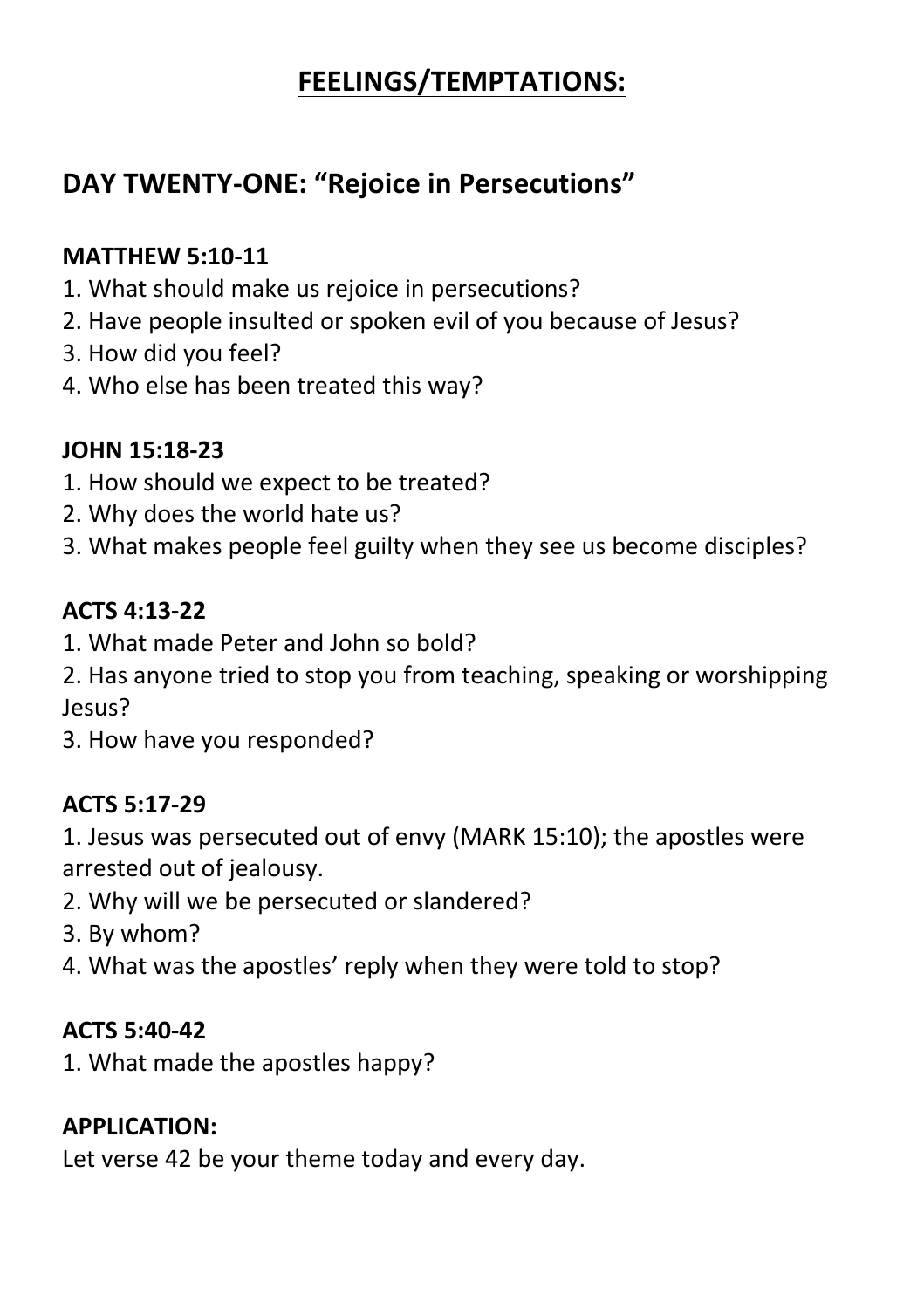# DAY TWENTY-TWO: "Giving Living"

## **IOHN 13:1-17**

- 1. How did Jesus show the full extent of his love?
- 2. What was he trying to teach his disciples?
- 3. How can we obey verse 17?
- 4. Give specific examples.

## ACTS 9:36-42

- 1. Why was Dorcas so loved by everyone?
- 2. Who were her "special friends"?
- 3. Why do you think she did so much for them?
- 4. If you died today, what would you be remembered for?
- 5. What can we learn from Dorcas' life?

## PHILIPPIANS 2:19-24

- 1. What made Timothy different from the others?
- 2. What shows a genuine interest in the welfare of others?
- 3. How can you be more like Timothy?

## **APPLICATION:**

Think of a practical way to show another disciple that you truly care. Do it todav.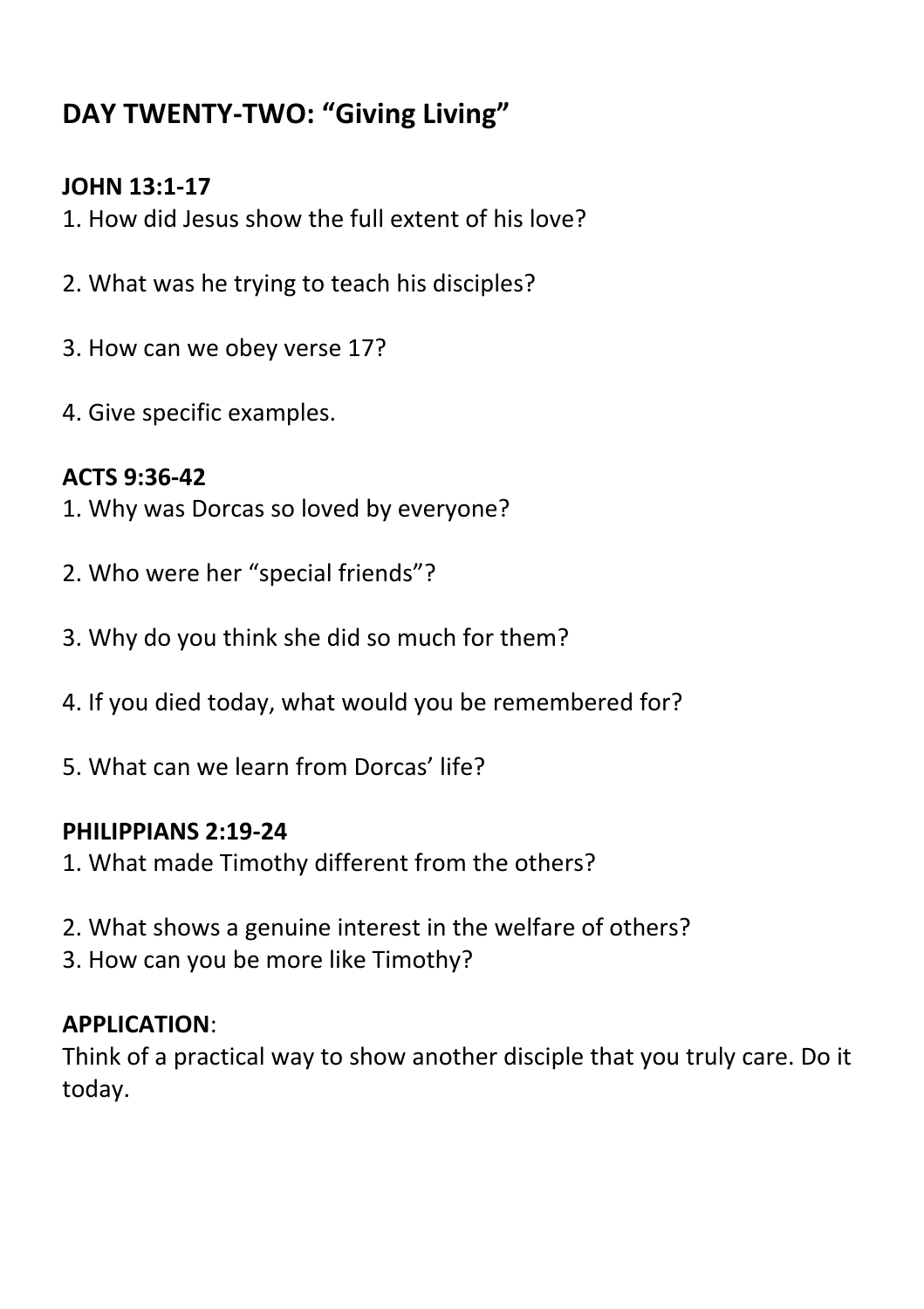# **DAY TWENTY-THREE: "Confessing Sin"**

#### **PSALM 32:1-7**

1. How do we feel when we are hiding/not confessing sin?

2. Have you felt this way since your baptism? Are there any sins you have been afraid to confess?

#### **PROVERBS 28:13**

- 1. Can we conceal our sins from God?
- 2. Who do we need to confess our sins to besides God?
- 3. What effect will unconfessed sin have in our life?

#### **LUKE 8:17**

1. Why is it foolish to try to keep our sins hidden?

## **PSALM 66:18-19**

What else happens if we conceal or cherish sin?

## **APPLICATION:**

Take some time to think about any sins - attitudes, action, thoughts - that are troubling you because you haven't shared them. Write them down and make sure you talk about them even today!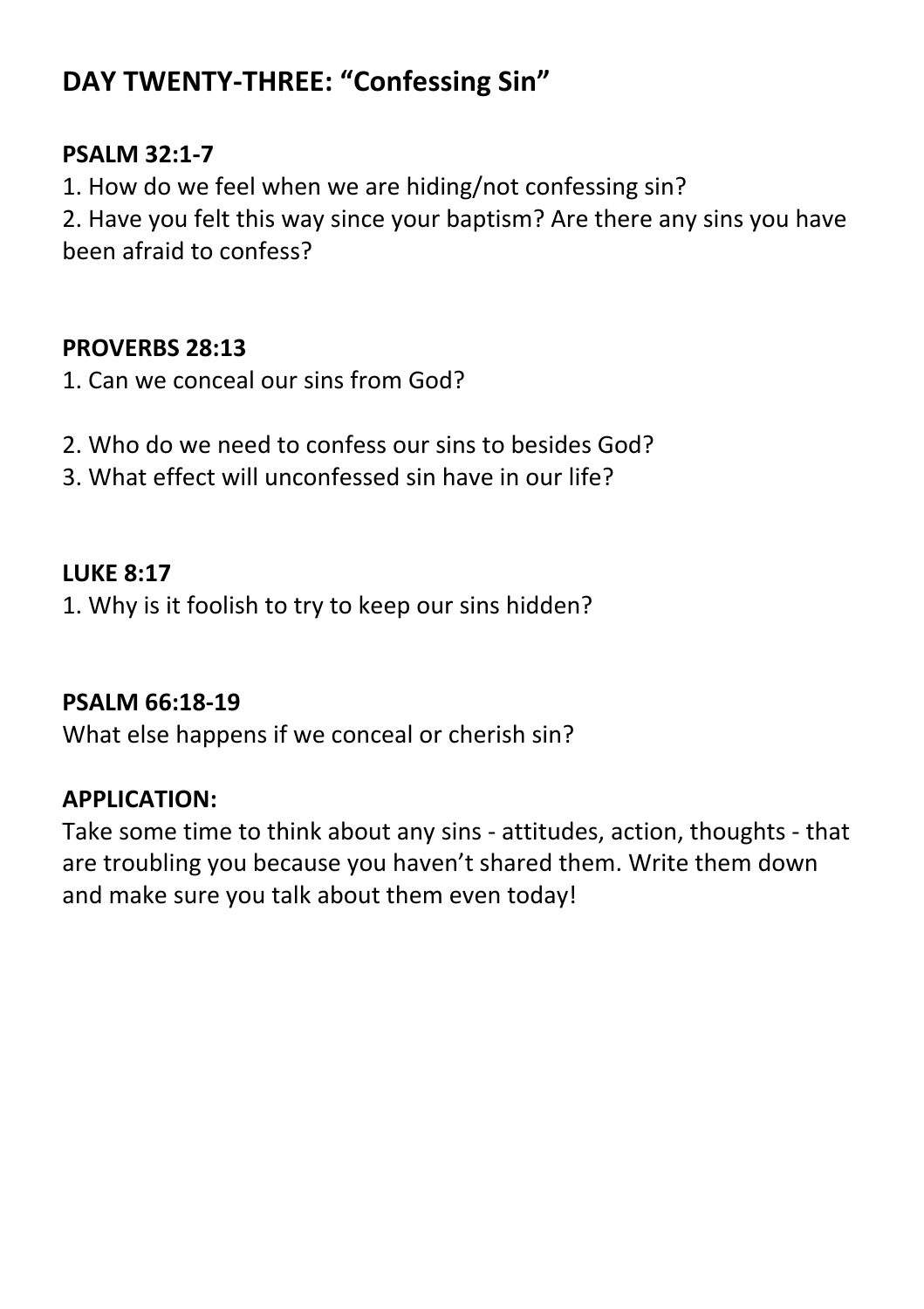# **DAY TWENTY-FOUR: "Family Pressures"**

## **MARK 3:20-21**

1. Why do you think Jesus' family was upset with him?

2. Has anyone in your family tried to stop you from serving God because they think you are hurting yourself?

3. What would have happened if Jesus had agreed with them?

#### **JOHN 7:1-9**

- 1. What did Jesus' own brothers think about him?
- 2. Why did Jesus do what his family wanted?

#### **MATTHEW 10:37-39**

1. List some examples of ways we can "love" our families more than we listen to Jesus.

## **APPLICATION:**

Discuss any pressures you are feeling about family expectations with strong disciples. Are there any changes you need to make?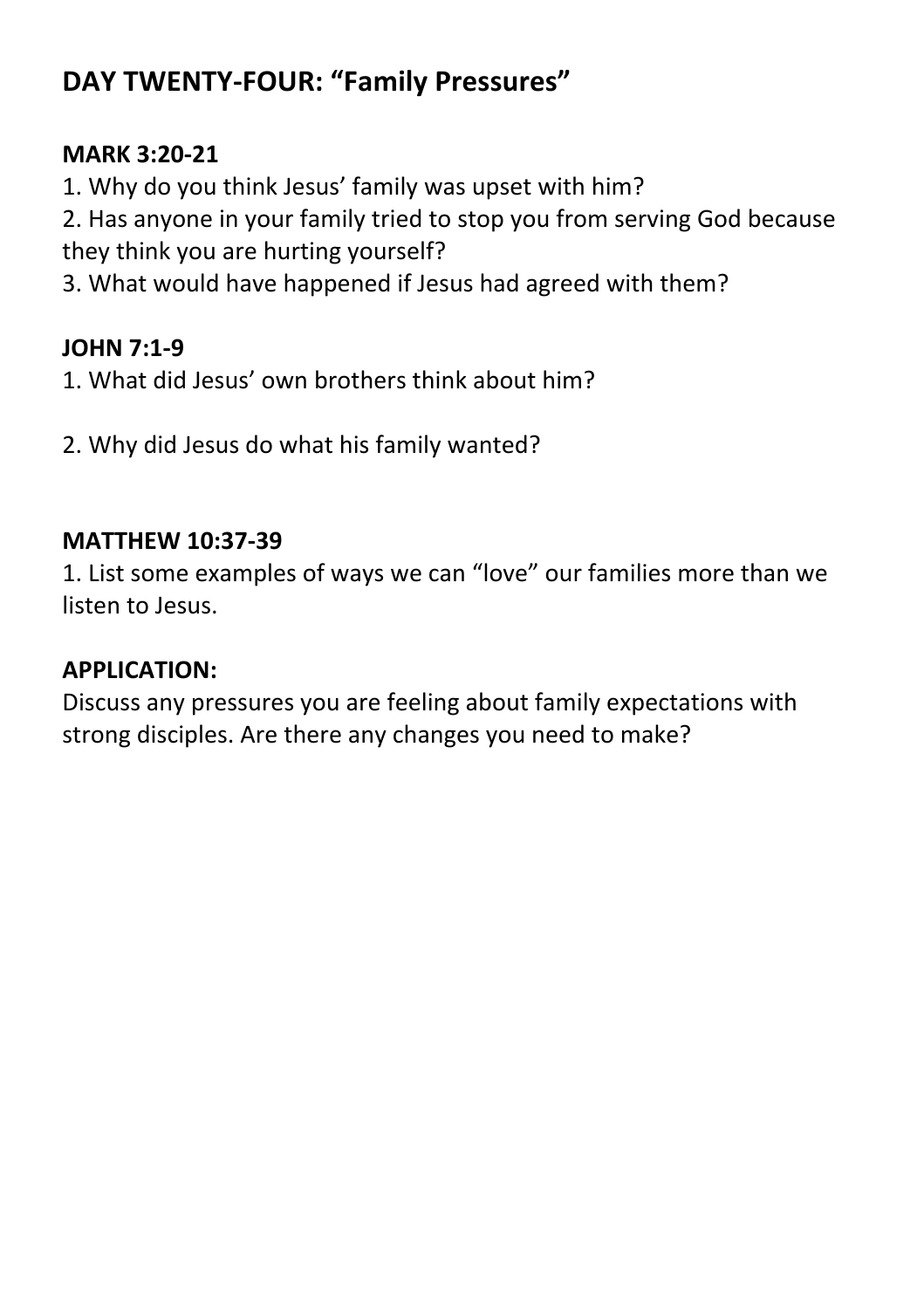# **DAY TWENTY-FIVE: "Being Open"**

## **JOHN 15:15**

- 1. What did Jesus share with his disciples?
- 2. Are you this kind of a friend to other Christians?
- 3. Do they really know all about your life?

## **2 CORINTHIANS 6:11-13**

- 1. What does it mean to speak freely?
- 2. Are you opening your heart to others?
- 3. What are some feelings you aren't expressing to anyone?

#### **PROVERBS 20:5**

1. Are you helping others to disciple you by being open or does someone have to "draw you out" by asking many questions?

## **APPLICATION:**

Spend some time today writing down some feelings/plans/secret sins that you haven't been sharing. Discuss these things with another Christian this week. Be open!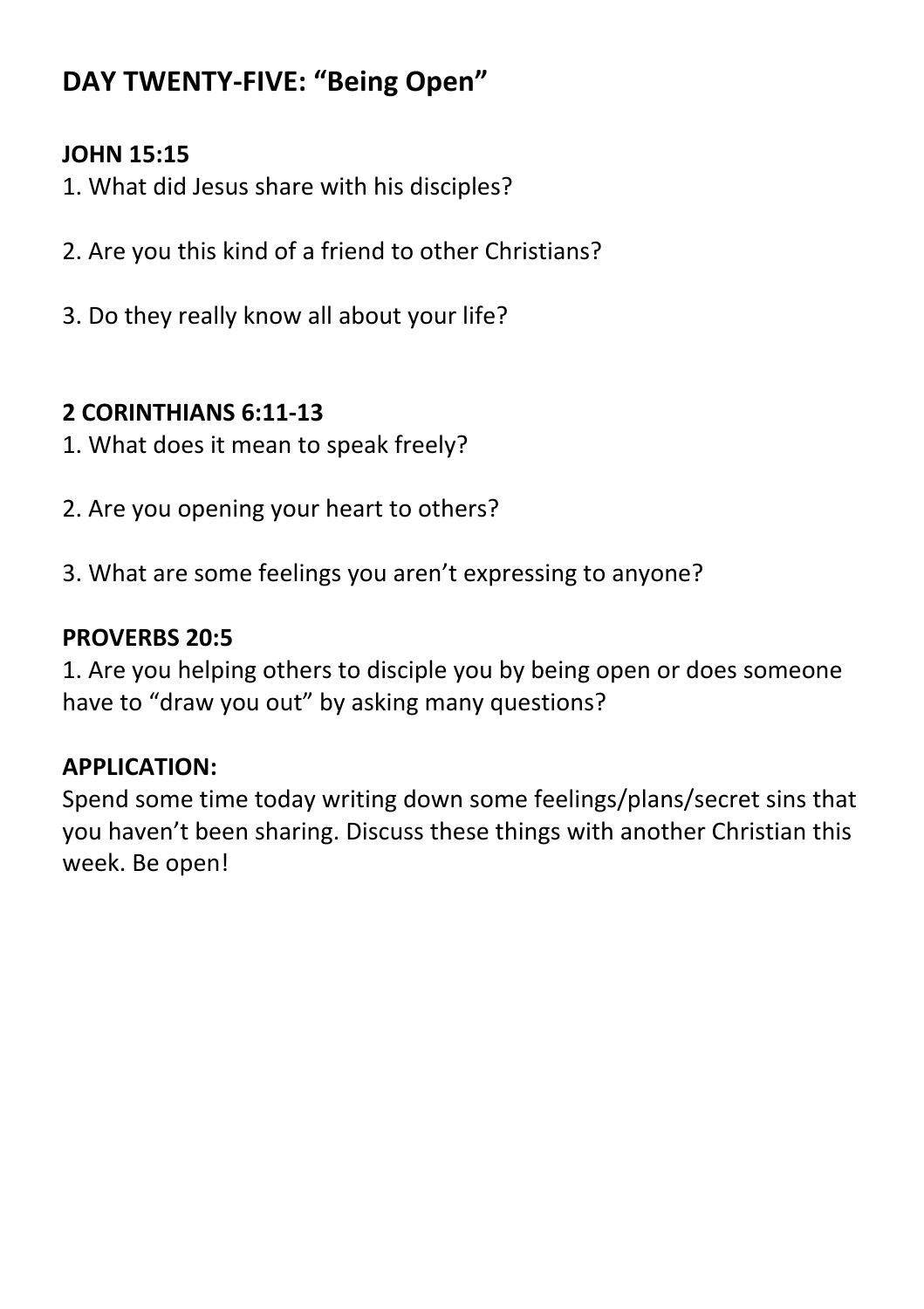# **DAY TWENTY-SIX: "Dealing with Doubts"**

## **MATT 11:1-6**

1. After all that John the Baptist knew about Jesus, why do you think he began having doubts?

2. What did John do to deal with his doubts?

3. What should you do when doubts enter your mind?

## **MATT 18:16-17**

Does this surprise you? Read on and see what Jesus told his doubting disciples to do.

## **1 COR 15:11-14**

1. What were the Christians in Corinth doubting? They had believed at first, but later some began to doubt.

2. What are some teachings you have doubted after believing?

## **LUKE 24:36-45**

1. Where do you think doubts come from?

2. How did Jesus help them to find faith?

## **APPLICATION**:

Write briefly how you can overcome doubts through openness, the word of God, prayer and obedience.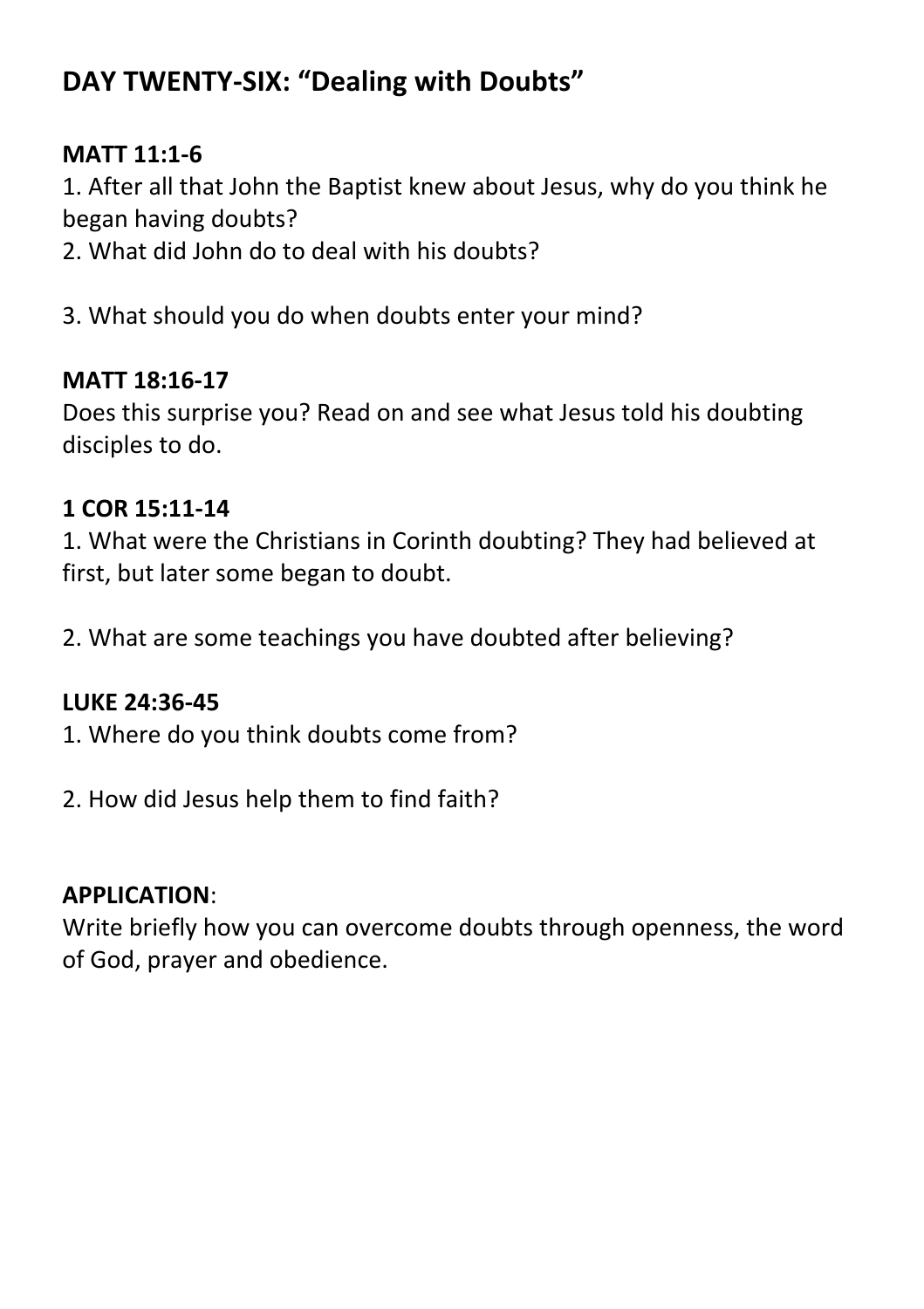# **DAY TWENTY-SEVEN: "Learning to be Loval"**

First, what does loyalty mean to you?

## **1 COR 13:4-7**

1. Write out this passage substituting your name in place of the word love. Now read through it again, thinking about some specific relationships you have. 

2. What do you see about yourself that needs to change?

## **EPH 4:29**

1. What kind of talk is harmful to others?

2. Have you been involved in talk that is unkind, slanderous or mocking?

## **1 THES 5:12-15**

- 1. Who is "over you in the Lord"?
- 2. Is this based on how they live?

3. Write some names of Christians who work hard among you. Do you respect them from your heart?

4. What is your attitude toward Christians who are weak or slow to learn?

## **APPLICATION**:

Write a note of appreciation to someone you respect, who is over you in the Lord and also to someone who needs patient encouragement.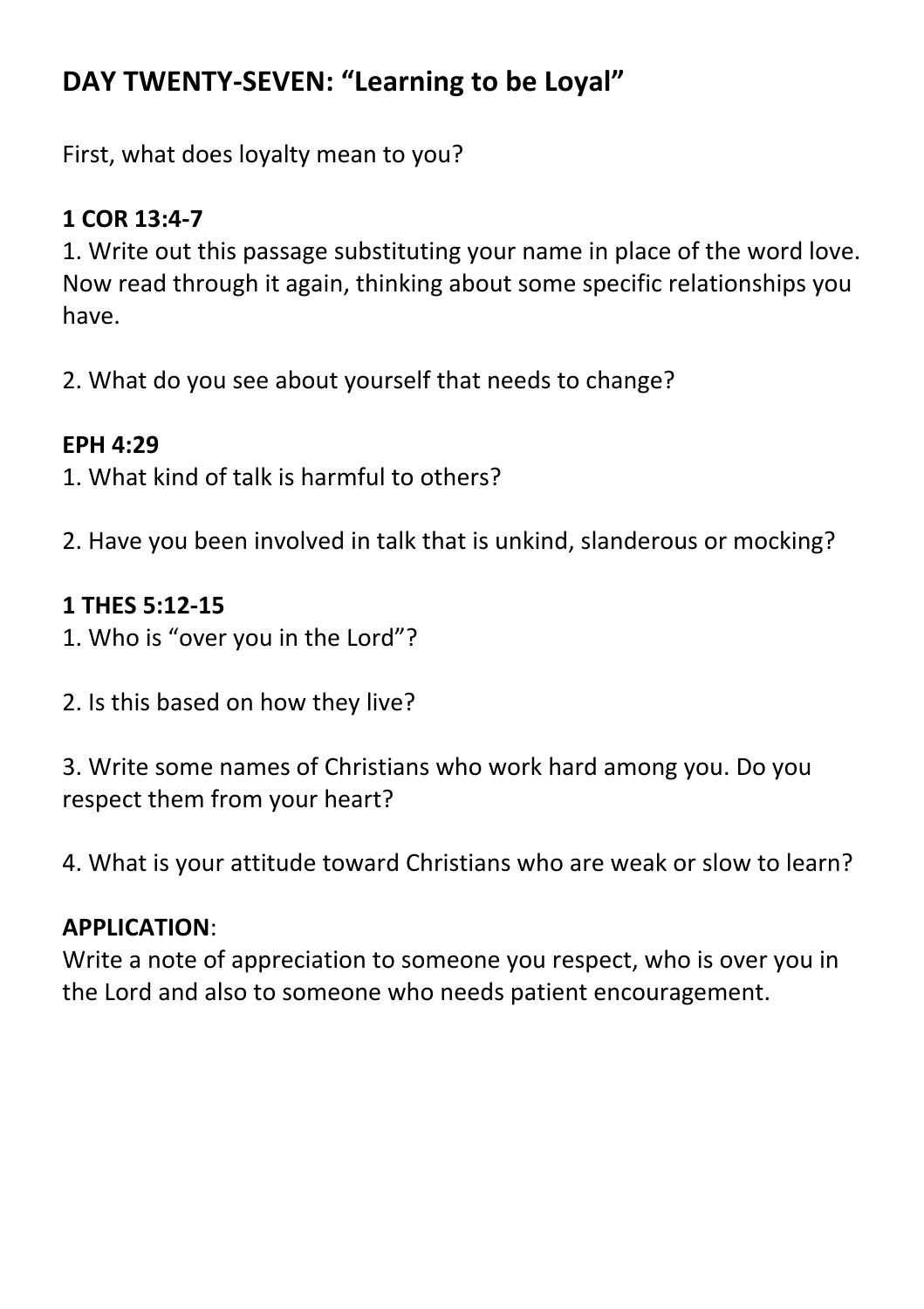# **DAY TWENTY-EIGHT: "Disputable Matters"**

## **ROM 14:1-8**

1. What are some disputable matters among Christians today? (dress, taste in music, food and drink)

2. What should your attitude be toward those who see these things differently? 

## **ROM 14:16-23**

- 1. What does God care about the most?
- 2. Are you doing anything that could cause others to stumble?
- 3. What does verse 23 mean?
- 4. Do you feel good about the way you are living now?

## **1 TIM 2:9-10 & 1 PETER 3:3-5**

1. What makes a woman beautiful to God?

2. In your own words, write what you think these passages are teaching about clothing and about godliness.

## **MATT 11:18-19**

1. Why did the people criticize Jesus and John the Baptist?

2. Why do you think they were so different yet both were pleasing God?

## **APPLICATION**:

Do you have questions about what is right and wrong for a Christian? Find out from a mature disciple whether these are disputable matters and come to your decisions.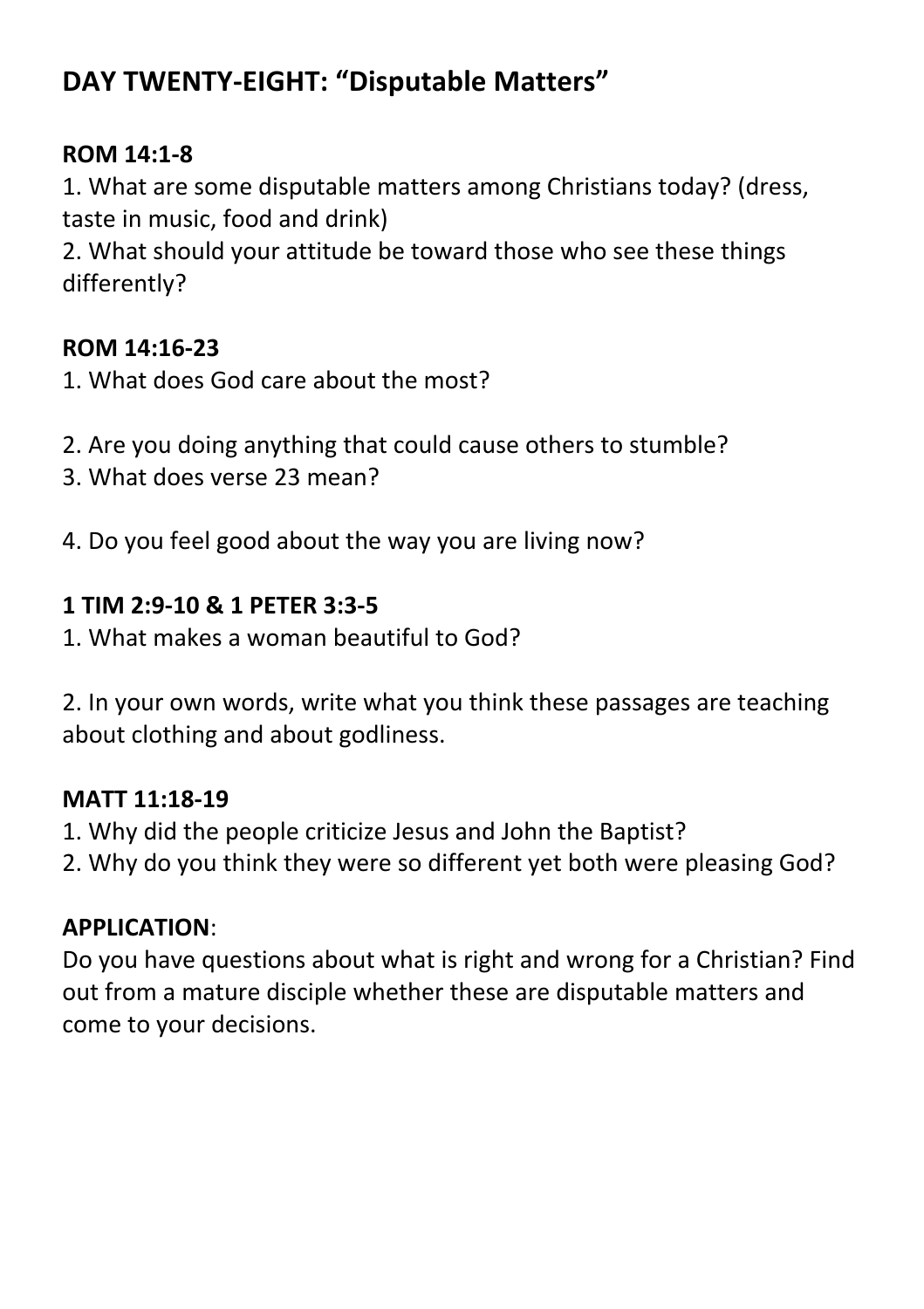# **DAY TWENTY-NINE: "Jesus is Coming Soon"**

## **2 PETER 3:3-14**

- 1. Why do some people scoff (mock) at the promise of Christ's return?
- 2. What will the "day of the Lord" be like?
- 3. Are you living as though Jesus could come back TODAY?

## **1 THESS 4:13-18**

Compare this passage to 2 PETER 3:7-10. Will there be any "second chance" for those who are not ready to meet the Lord?

- 2. Why will this day be like "a thief in the night"?
- 3. What does it mean to be alert and self-controlled?

## **2 TIM 4:6-8**

1. How does Paul feel about facing the Lord on judgment day?

2. Why is living for Jesus like fighting the good fight, finishing the race and keeping the faith?

3. What kind of effort does it take to be this way to the end?

## **APPLICATION**:

Live each day like it is your last!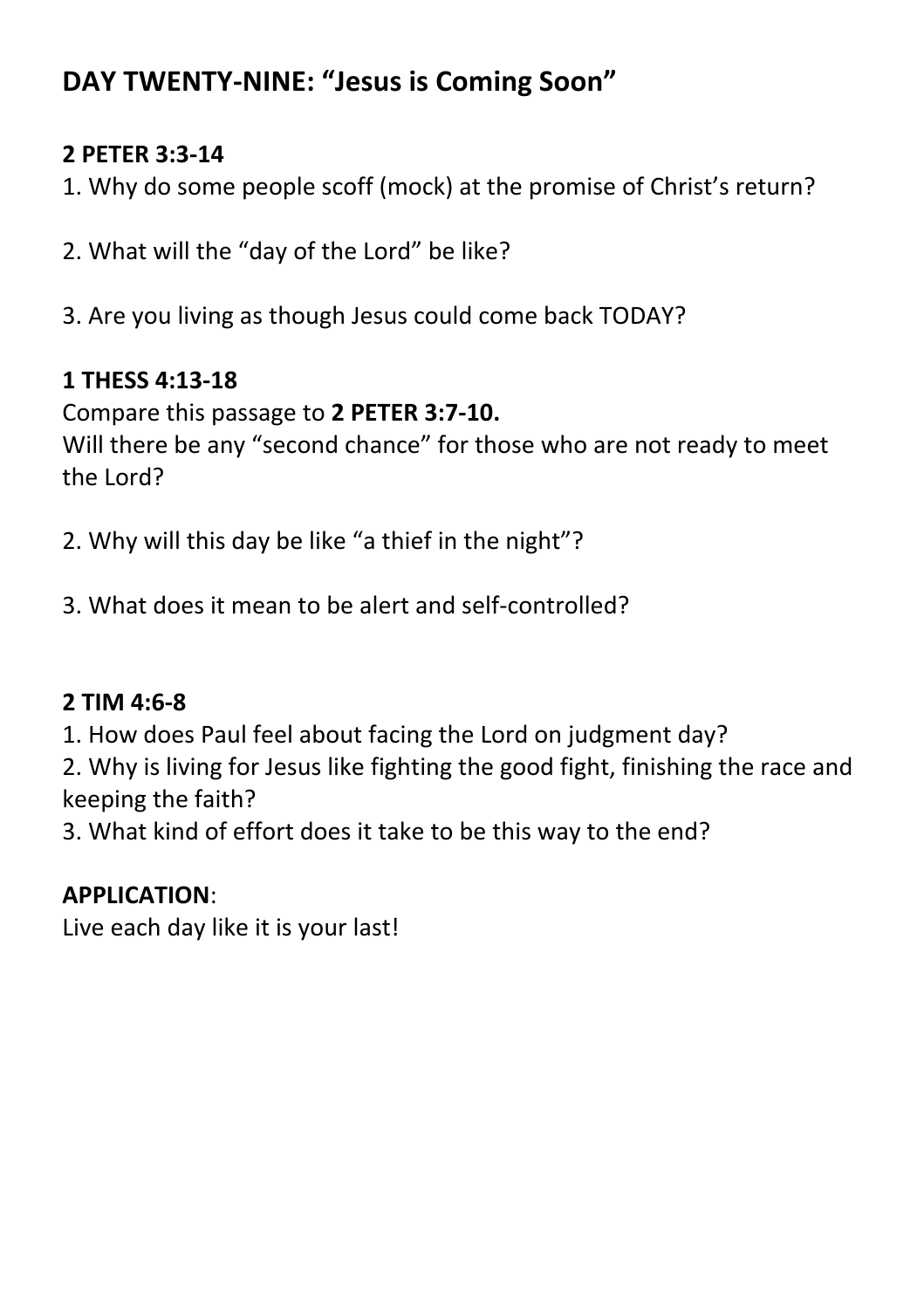# **DAY THIRTY: "Joined Together in Love"**

## **PSALM 133:1-3**

1. What is unity and why is it so important to have it in the church?

## **EPH 4:1-3**

1. Explain verse 2 in your own words. What happens when we act the opposite of this?

2. Why does it take every effort to keep unity?

## **PHIL 2:1-5**

1. What does it mean to be one in spirit and purpose?

2. How can you consider others better that yourself?

3. Whose interests have you been looking out for besides your own? What is the attitude of Jesus? Is yours the same?

## **MATT 18:15-17 & MATT 5:23-24**

1. How does Jesus tell us to resolve conflicts and disagreements with one another? 

2. Who should go to whom first?

3. Is there anyone in the church with whom you need to go and settle a problem? 

## **APPLICATION:**

Think about your relationships today. Pray to be unified with all your brothers and sisters and reach out to and spend time with those you do not love as Jesus would.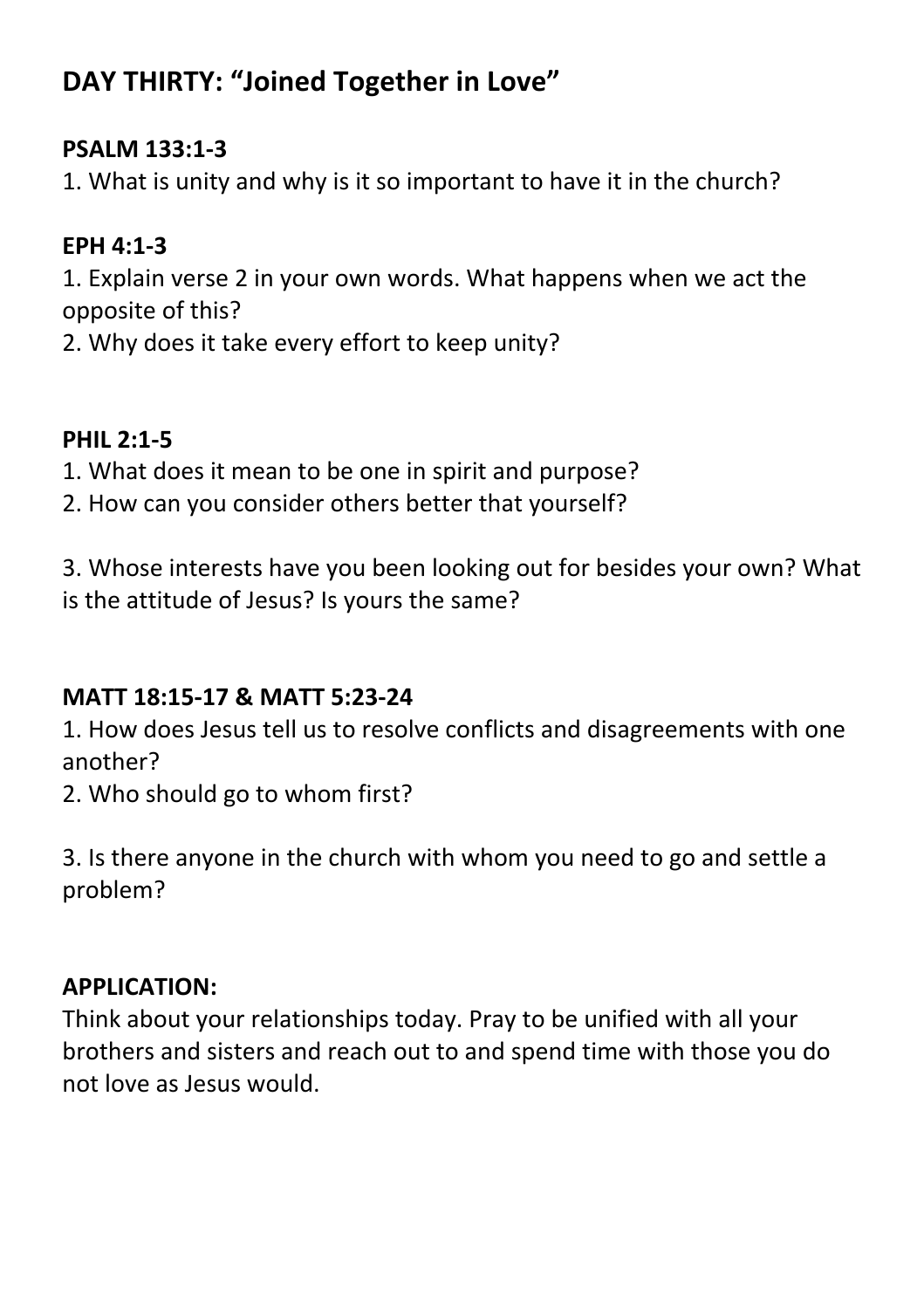# **DAY THIRTY-ONE: "Dealing with Discouragement"**

The prophet Elijah had just experienced some tremendous victories from God: The destruction of 450 false prophets, and the first rainfall in 3  $\frac{1}{2}$ years because of his earnest prayer. (See JAMES 5:17-18) But then he got afraid and discouraged.

## **1 KINGS 19:1-8**

1. Why did Elijah feel so overwhelmed?

2. What are some things that have made you feel like giving up?

3. How did the Lord encourage him physically, spiritually and emotionally?

4. What do you normally do when you start feeling "down"?

5. How can you apply the 3 lessons from above the next time you are tempted to give in to discouragement?

## **1 KINGS 19:19-21**

1. How do you think Elijah felt to be given a friend and disciple like Elisha?

2. Why did God wait until Elijah was "in action" again before sending him to Flisha?

## **APPLICATION**:

How are you dealing with discouragement today? Share what you have learned with someone else.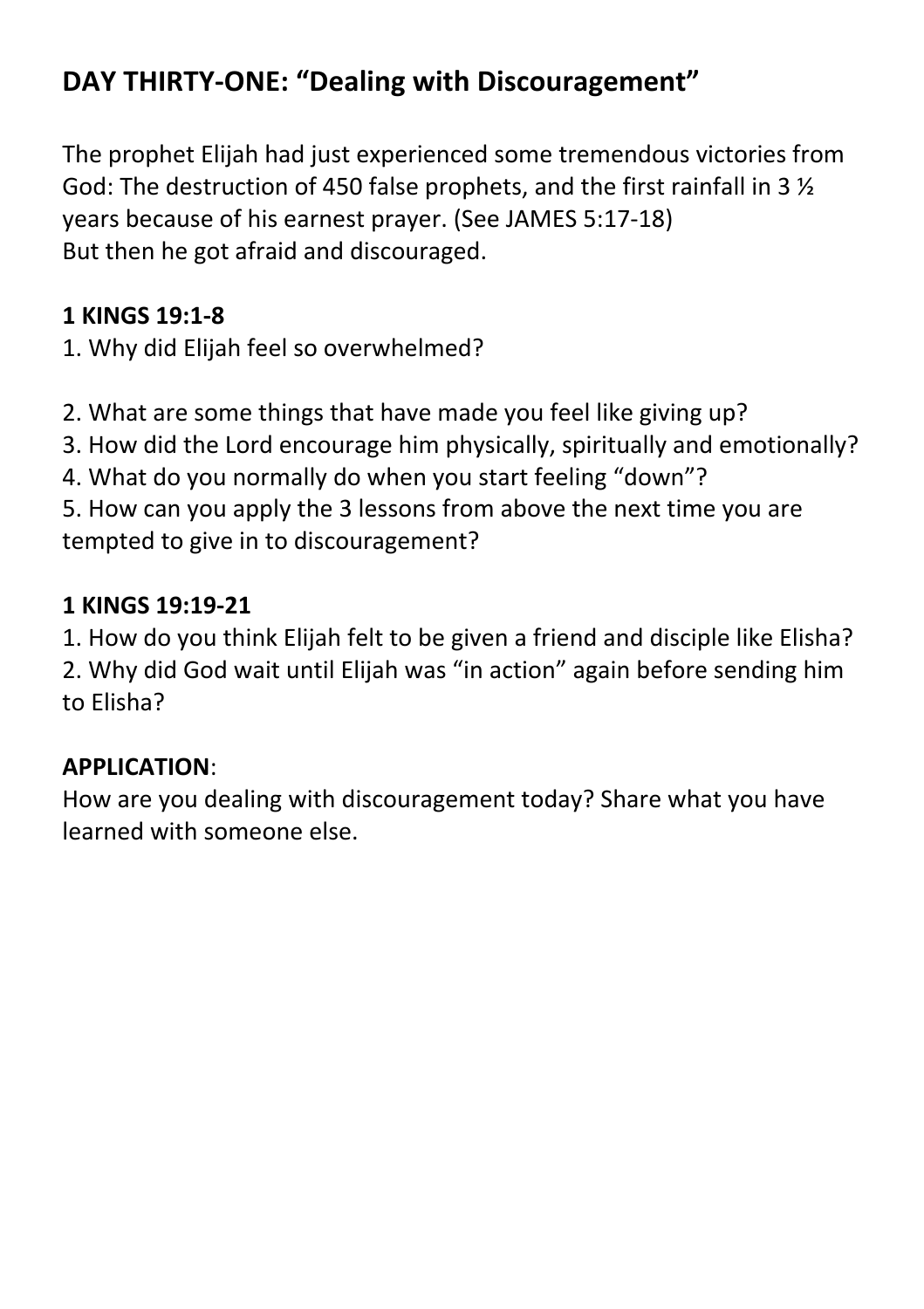# **DAY THIRTY-TWO: "Walking as Jesus did"**

#### **1 JOHN 2:5-6**

1. Think back over the past several days. Are you walking like Jesus?

#### **MARK 1:21-28**

- 1. What was different about the way Jesus taught?
- 2. Are you teaching others with authority?

#### **MARK 1:29-34**

- 1. How late do you think Jesus worked that night?
- 2. Do you think he felt tiered?
- 3. Why did he work so hard?

4. Are you willing to push yourself for others to know Jesus - even when it is very challenging?

#### **MARK 1:35-39**

- 1. Note how early Jesus got up the next day? Why did he?
- 2. How much do you feel the need to pray like Jesus?

## **MARK 2:13-17**

- 1. What kinds of people did Jesus make friends with? Why?
- 2. How do you treat sinners and pagans?
- 3. Are you making new friends to share the gospel with?

## **APPLICATION:**

Write down two things from today's study that you can do to imitate Jesus. Do them!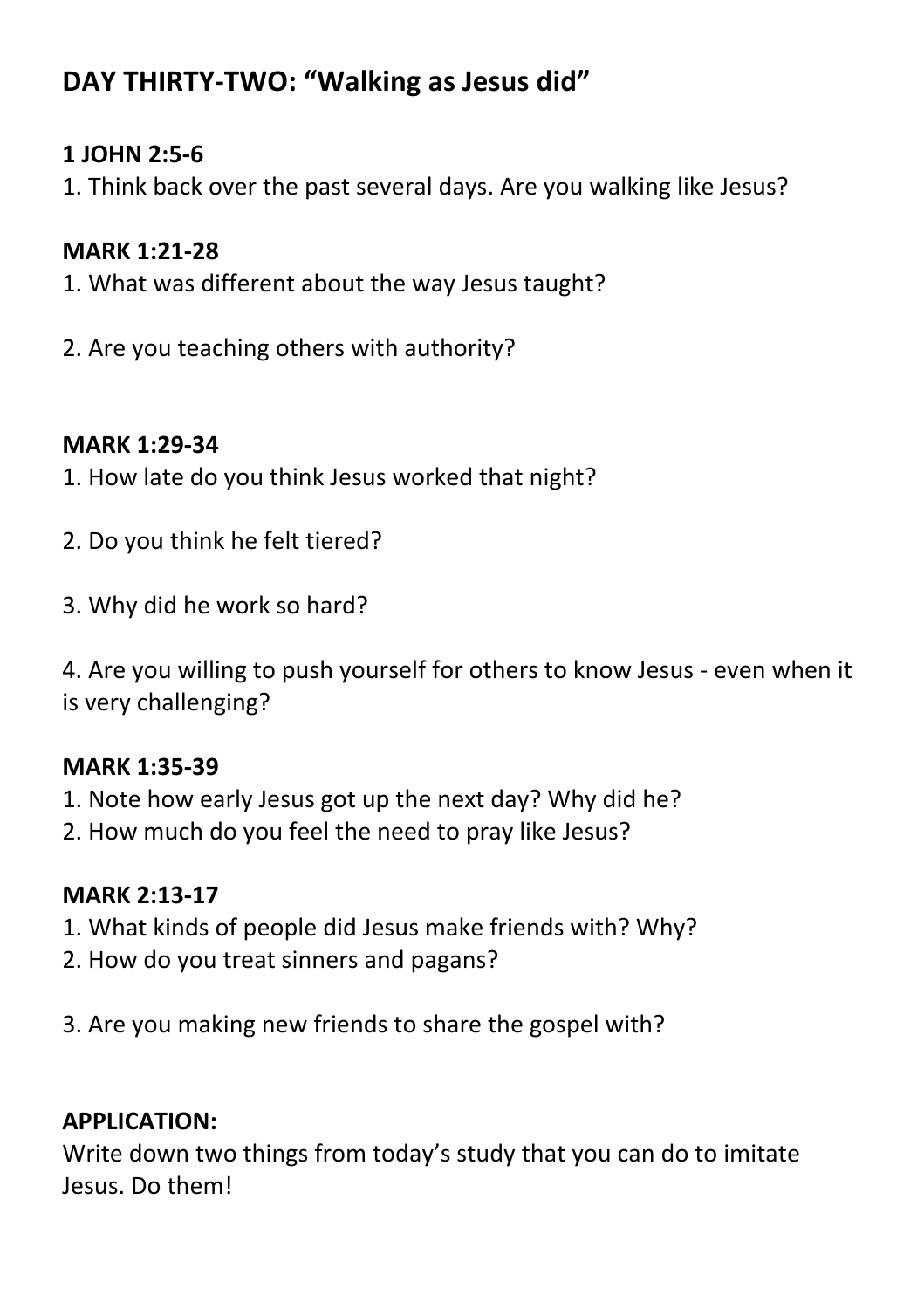# **DAY THIRTY-THREE: "Shining Like Stars"**

## **PHILIPPIANS 2:14-16**

1. How do we "hold out the word of life" to others?

2. What kind of example do we need to show those around us? 3. What have you complained or argued about lately? How can you change? 

## **1 CORINTHIANS 9:19-23**

1. How can you be a slave to everyone? (Give examples)

2. What are some ways you need to adapt to people in your life to help them be saved?

## **PSALM 126:6**

- 1. Why should we be "weeping" as we go out to make disciples?
- 2. What is the promise for those who do?

## **DANIEL 12:3**

Are you being wise?

## **APPLICATION:**

Pray for a heart that truly loves deeply as you share your faith today.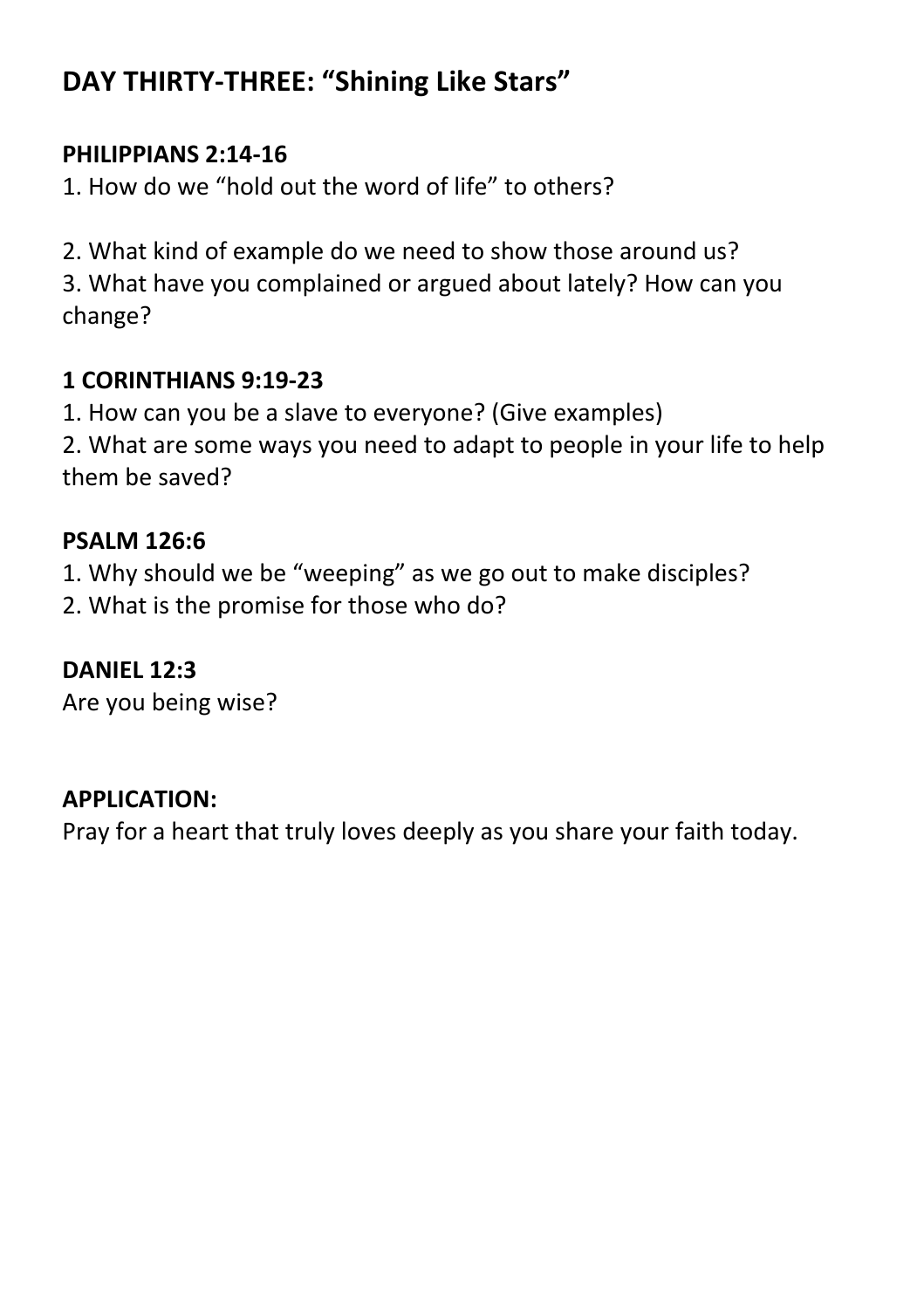# **DAY THIRTY-FOUR: "Taking Correction"**

## **GALATIANS 2:11-16**

1 What was Peter's sin?

2. Why did Paul correct him publicly? (See 1 TIMOTHY 5:20 & MATTHEW  $18:15$ 

## 2 CORINTHIANS 7:8-13

- 1. Why did Paul correct and challenge the Corinthians?
- 2. How does God want you to respond to correction?
- 3. Has anyone corrected you lately?
- 4. How did you respond?
- 5. Were they encouraged by your response?

## **GALATIANS 6:1-5**

- 1. What obligation do we have to help one another?
- 2. How can pride keep you from taking correction?
- 3. Why is it dangerous to compare ourselves to others?

## **PROVERBS 15:31-32 & PROVERBS 16:18**

1. Which one describes you?

## **APPLICATION:**

Ask the person discipling you how you take correction. Do you need to repent?

| Person Asked: | Date: |
|---------------|-------|
| Notes:        |       |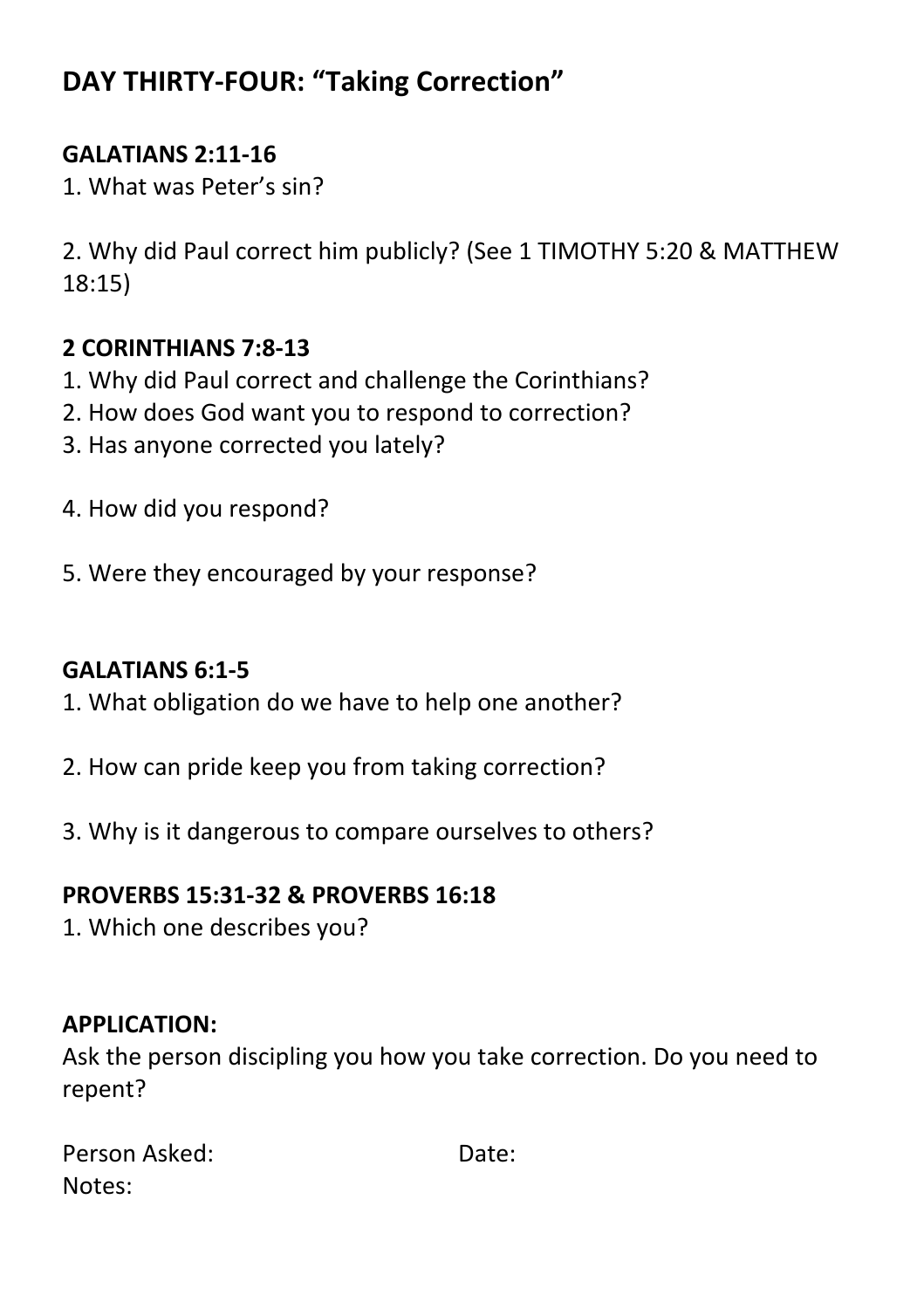# **DAY THIRTY-FIVE: "Worthy of the Name"**

## **1 PETER 4:12-19**

- 1. What kinds of insults and sufferings have vou endured for Jesus?
- 2. What should your attitude be?

3. What does Satan want you to think and do when you are being persecuted? 

## **HEBREWS 10:32-34**

1. Have you gone through suffering like this?

2. What are you doing to encourage other Christians who are going through insults and persecutions?

## **HEBREWS 11:32-40**

1. Have you faced lions, flames, swords, armies, tortures, flogging, imprisonment, chains - or even banishment for Jesus' sake?

2. How did God regard these people?

## **2 CORINTHIANS 11:23-29 & ROMANS 8:18**

- 1. What kind of life did Paul live for Christ?
- 2. How did he feel about his sufferings?
- 3. Have you been rejoicing or complaining as a Christian?

## **APPLICATION:**

Would Jesus say you are worthy of the name "Christian"?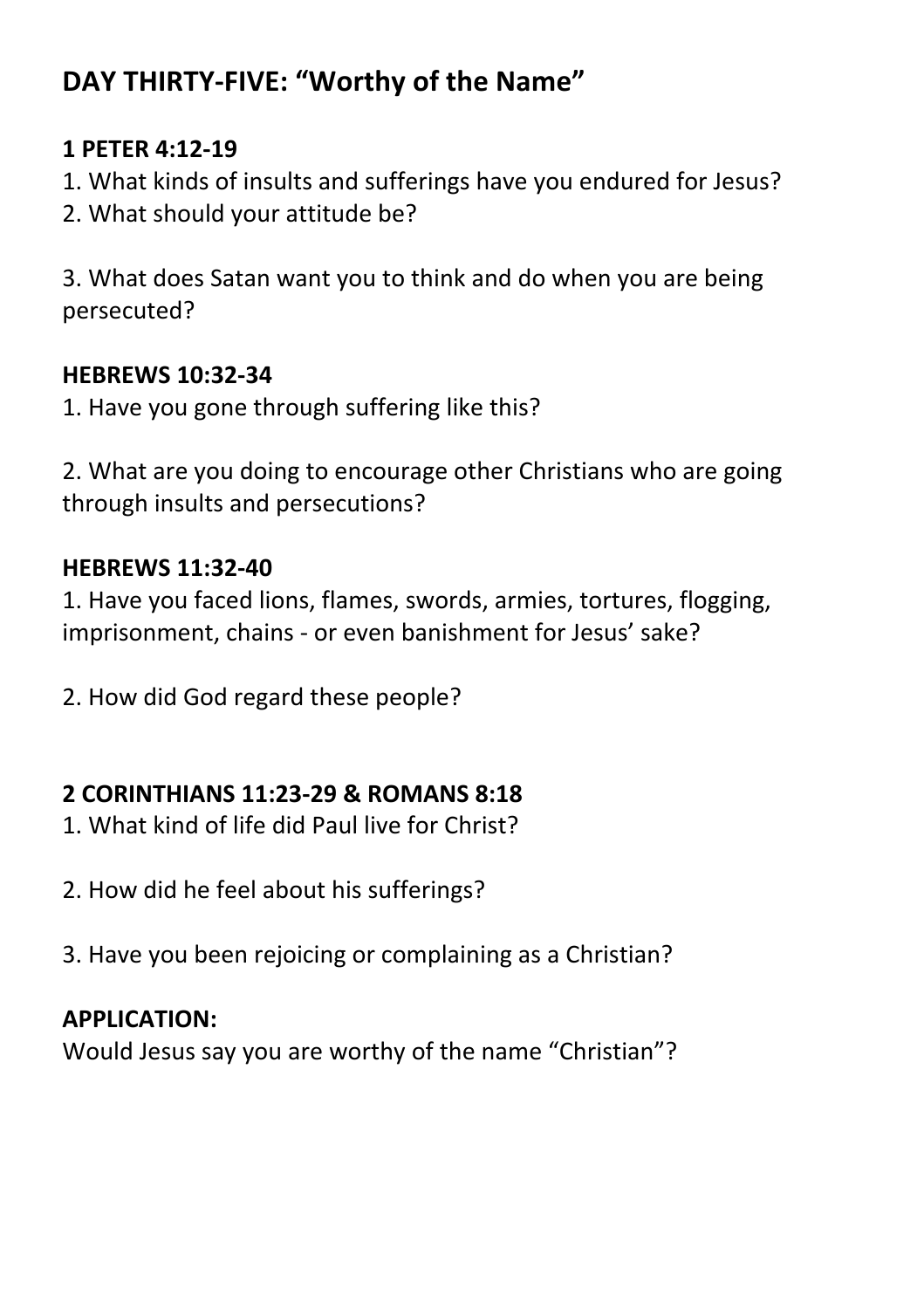# DAY THIRTY-SIX: "A Hope and a Future"

- 1. Do you worry about your future?
- 2. What are your hopes and what are your fears?

#### **JEREMIAH 29:11-13**

What does God promise to those who seek him with all their hearts? Are you seeking him or something else?

#### **PSALM 37:3-4**

What are the desires of your heart? Do you believe God will give them to vou?

#### **PSALM 16:5-8**

Do you feel this way about your life? Why?

#### 1 TIMOTHY 6.6-10

- 1. What should make you content?
- 2. What will a desire for money and things do to your life?
- 3. How does someone "wander" from the faith?
- 4. What other desires could make us wander?

#### **ROMANS 8:31-32**

How has God proven his love for you?

#### **APPLICATION:**

If you see anxiety or discontentment in your life, confess it as a lack of faith, and memorize one of these scriptures to remind yourself of God's faithfulness.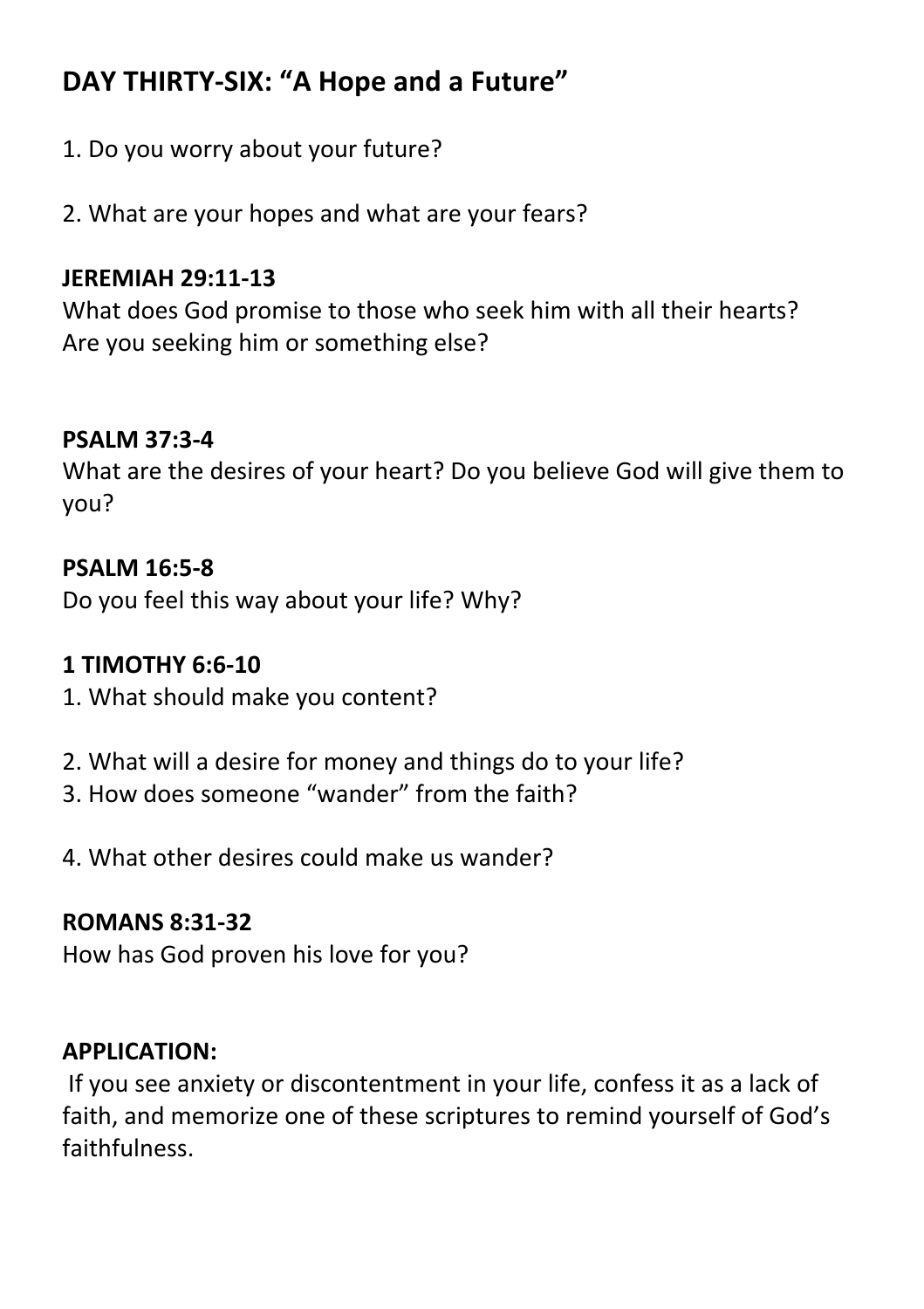# **DAY THIRTY-SEVEN: "The Grace of Giving"**

## **LUKE 21:1-4**

1. What do you learn from this widow's example?

2. Think of at least 3 reasons she could have given to be "stingy".

## **1 TIMOTHY 6:17-19**

How should you live if you have money?

## **2 CORINTHIANS 9:6-15**

- 1. Have you decided to give generously to God?
- 2. Are you giving that amount regularly?
- 3. What does God promise to those who give freely?
- 4. How does your giving benefit others, God, and yourself?

## **APPLICATION:**

If you think your financial giving has not been generous or faithful, decide what you will give and honor that promise to God.

Decision: Date: Signed: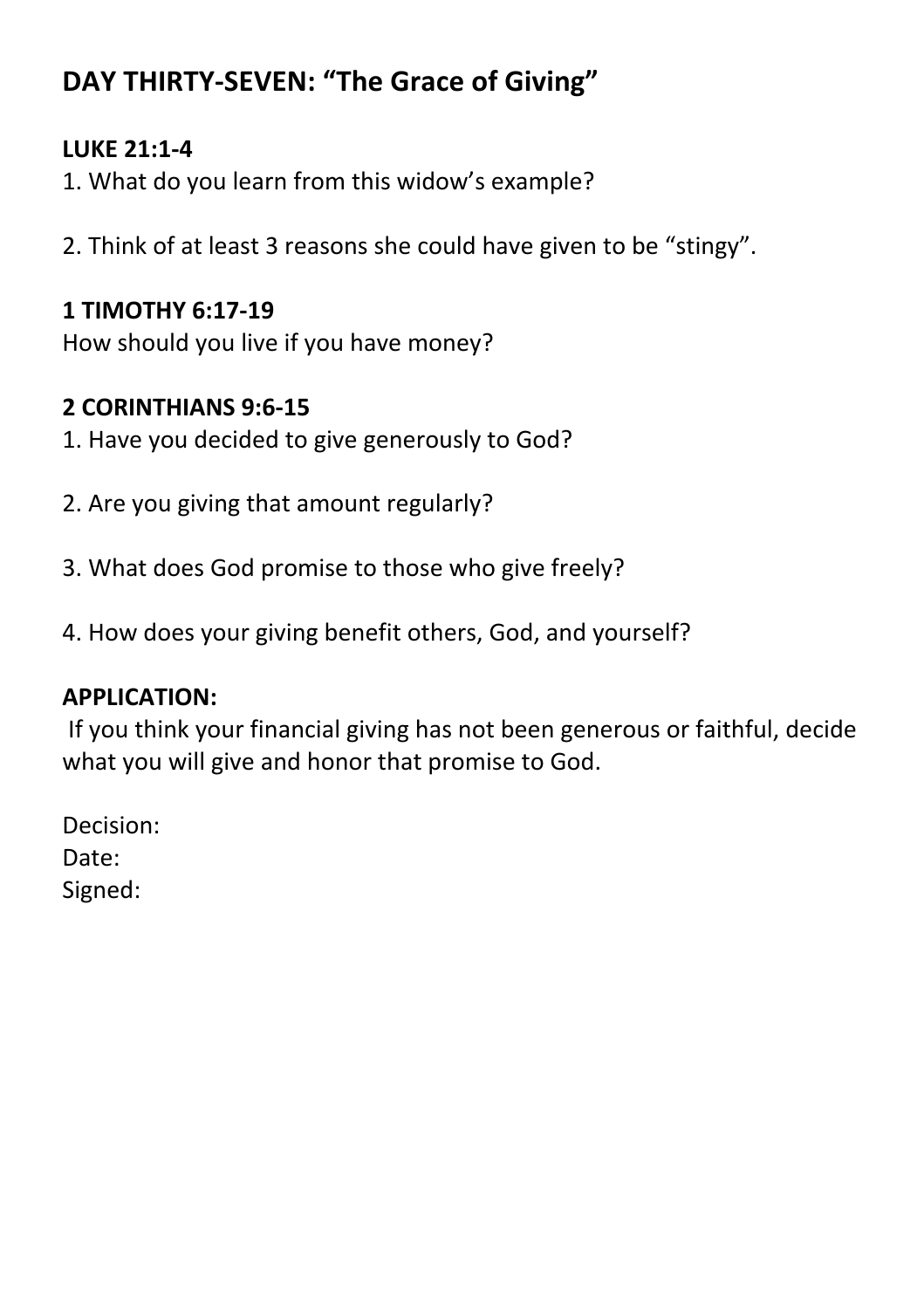# **DAY THIRTY-EIGHT: "Go and Make Disciples"**

## **2 TIMOTHY 2:1-7**

Compare verse 2 with **MATTHEW 28:19-20.** 

1. What is Christ's "strategy" for evangelizing the world?

2. Describe a reliable disciple. Are you reliable in terms of keeping appointments, keeping time, following instructions?

3. How are you to follow the example of a soldier, an athlete and a farmer? Be specific.

4. Would Timothy or Paul have chosen you to teach others? Why?

## **1 CORINTHIANS 9:24-27**

- 1. How is the Christian life like running a race?
- 2. What happens if an athlete does not train or "beat" his body?
- 3. What happens if you do not train and discipline yourself as a disciple?

## **APPLICATION:**

List ways you can be more disciplined in your Bible study and prayer, your evangelism and your use of time. Share it with the person who is discipling you.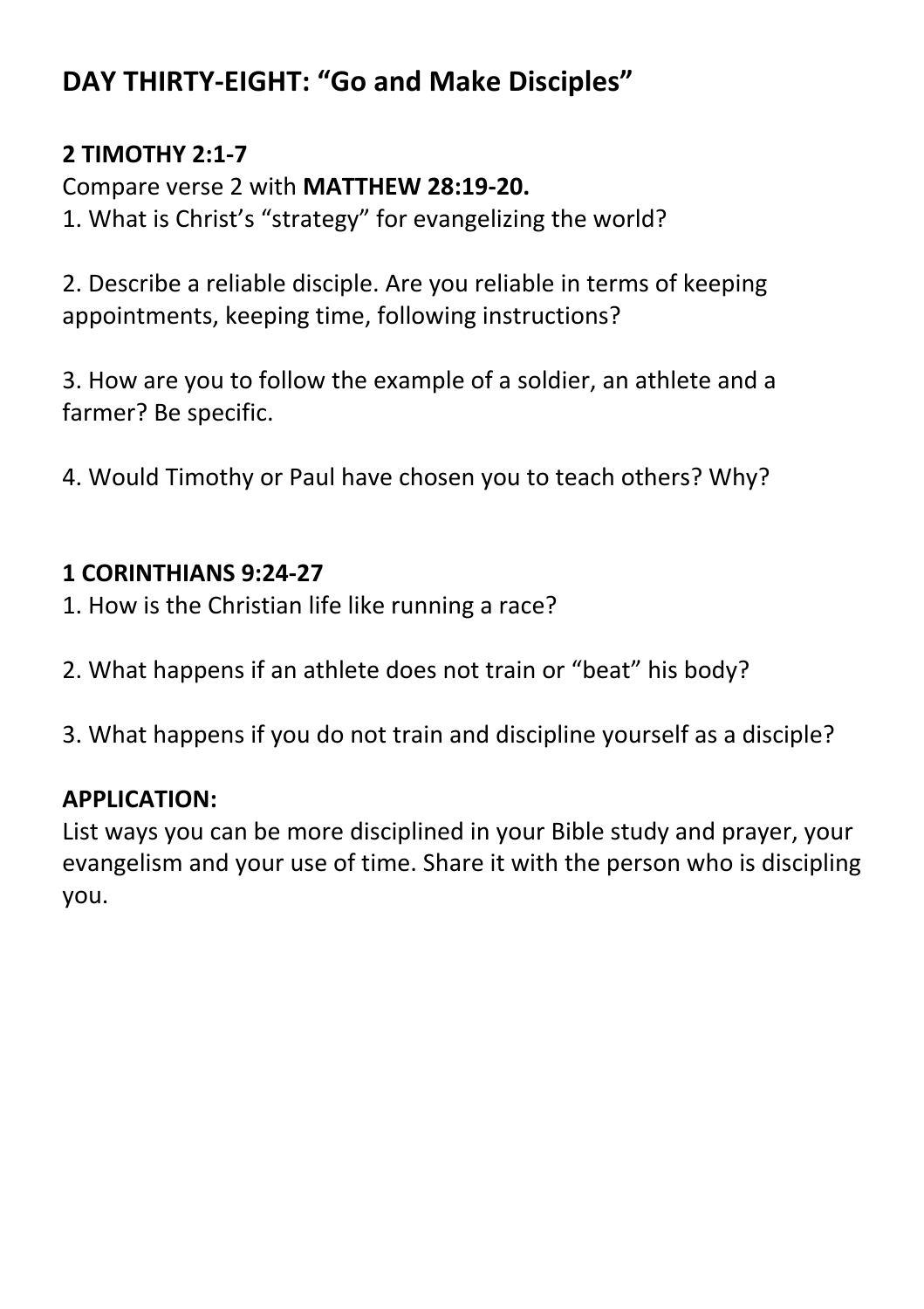# **DAY THIRTY-NINE: "Faith is the Victory"**

## **MARK 2:1-12**

- 1. Why was this man so determined to see Jesus?
- 2. List at least 3 reasons the man could have given to not try to see Jesus.
- 3. What impressed Jesus about this man?
- 4. How can you be more like him?

## **MARK 5:21-43**

- 1. What did Jairus and the bleeding woman have in common?
- 2. Why did Jesus help both of them?

3. Why is it important for us to depend completely on Jesus when we need help? 

- 4. What are some ways you have not been depending on God enough?
- 5. Have you turned to other sources for help?

#### **MARK 6:1-6**

- 1. What was different in this place? Why?
- 2. Is Jesus amazed at your faith or your lack of faith? Why?

#### **HEBREWS 11:5-6**

Why do you think faith is so important for pleasing God?

## **APPLICATION:**

What are some things in your life (or someone else's) for which you really need God's help? Keep a prayer list and keep on praying!